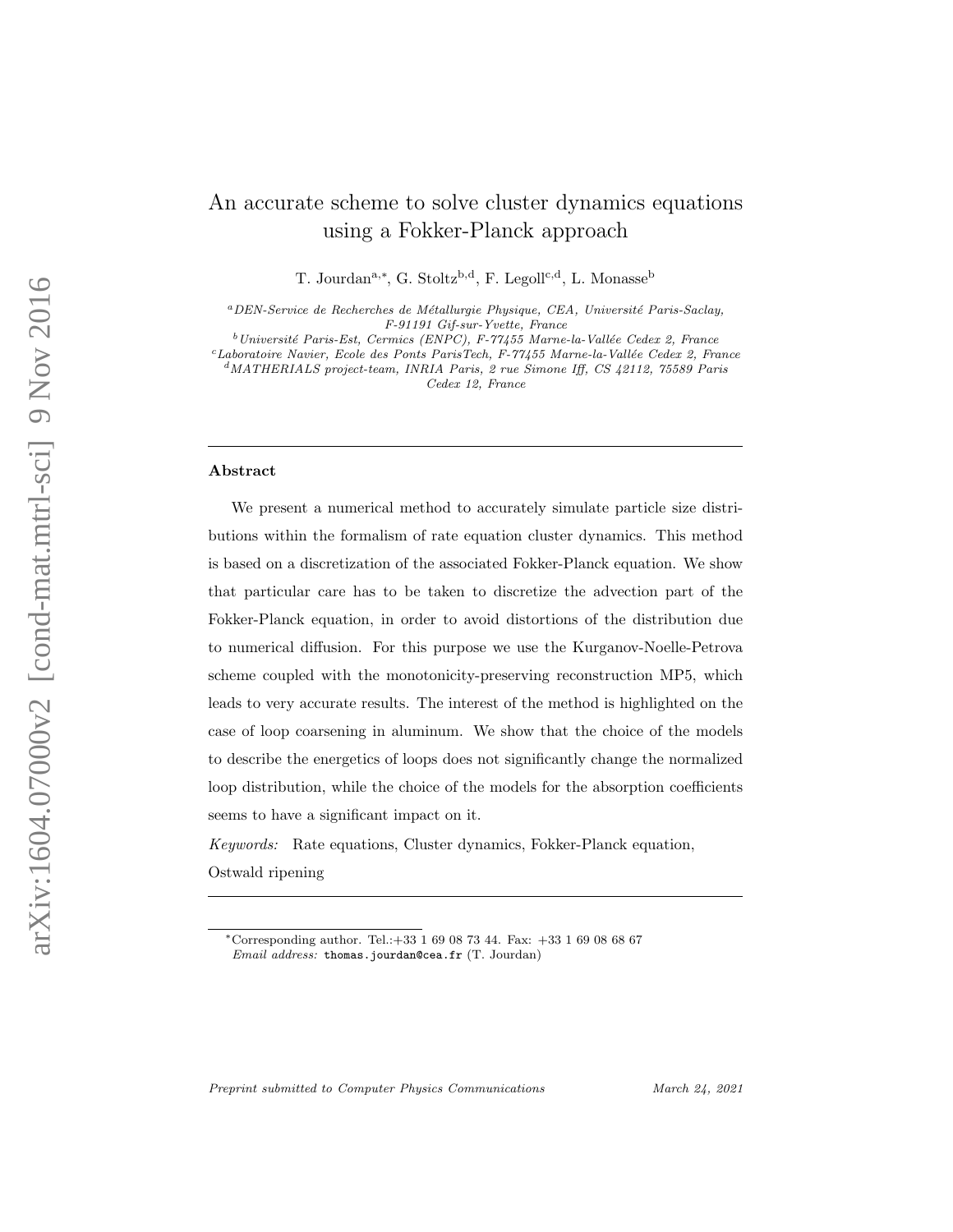# 1. Introduction

Nucleation, growth and coarsening of particles are three mechanisms which appear in gases, liquids and solids. For example, in solids the formation and evolution of secondary-phase precipitates or point defect clusters such as voids, dislocation loops and stacking fault tetrahedra can be described by a combination of these three mechanims. The evolution of a system in terms of particle size distributions thus can be modeled by coupling methods specifically designed to describe one particular mechanism [\[1,](#page-26-0) [2\]](#page-26-1). An alternative modeling approach relies on the observation that the three processes result from the absorption and emission of mobile particles by other particles (birth and death process). To avoid the approximations which are needed when methods are coupled, it is therefore interesting to directly model the evolution of particles due to these absorption and emission processes.

Only a few methods allow a seamless description of the nucleation, growth and coarsening processes by simulating the absorption and emission of particles over time scales comparable to experiments. Atomistic and Object kinetic Monte Carlo (kMC) methods are classical methods to perform such tasks [\[3,](#page-26-2) [4,](#page-26-3) [5\]](#page-26-4). Their computational cost however limits the size of the systems which can be simulated, so that it is impossible to simulate the whole evolution of a realistic microstructure. Cluster dynamics, or rate equation cluster dynamics (RECD), appears to be an efficient alternative which can accurately describe a locally homogeneous system with a moderate volume fraction of particles. In RECD, the system is modeled as a gas of particles (often called clusters), which can migrate in the solvent (the matrix in case of a solid), associate and dissociate [\[6,](#page-26-5) [7\]](#page-26-6). Comparisons with kMC methods have shown that, provided the parameters of the RECD models are carefully chosen, particle size distributions (also called cluster distributions in the following) obtained by the two methods are very similar [\[8,](#page-26-7) [9\]](#page-26-8).

RECD models are written as a set of ordinary differential equations (ODEs) which correspond to the birth and death process. The variables are the con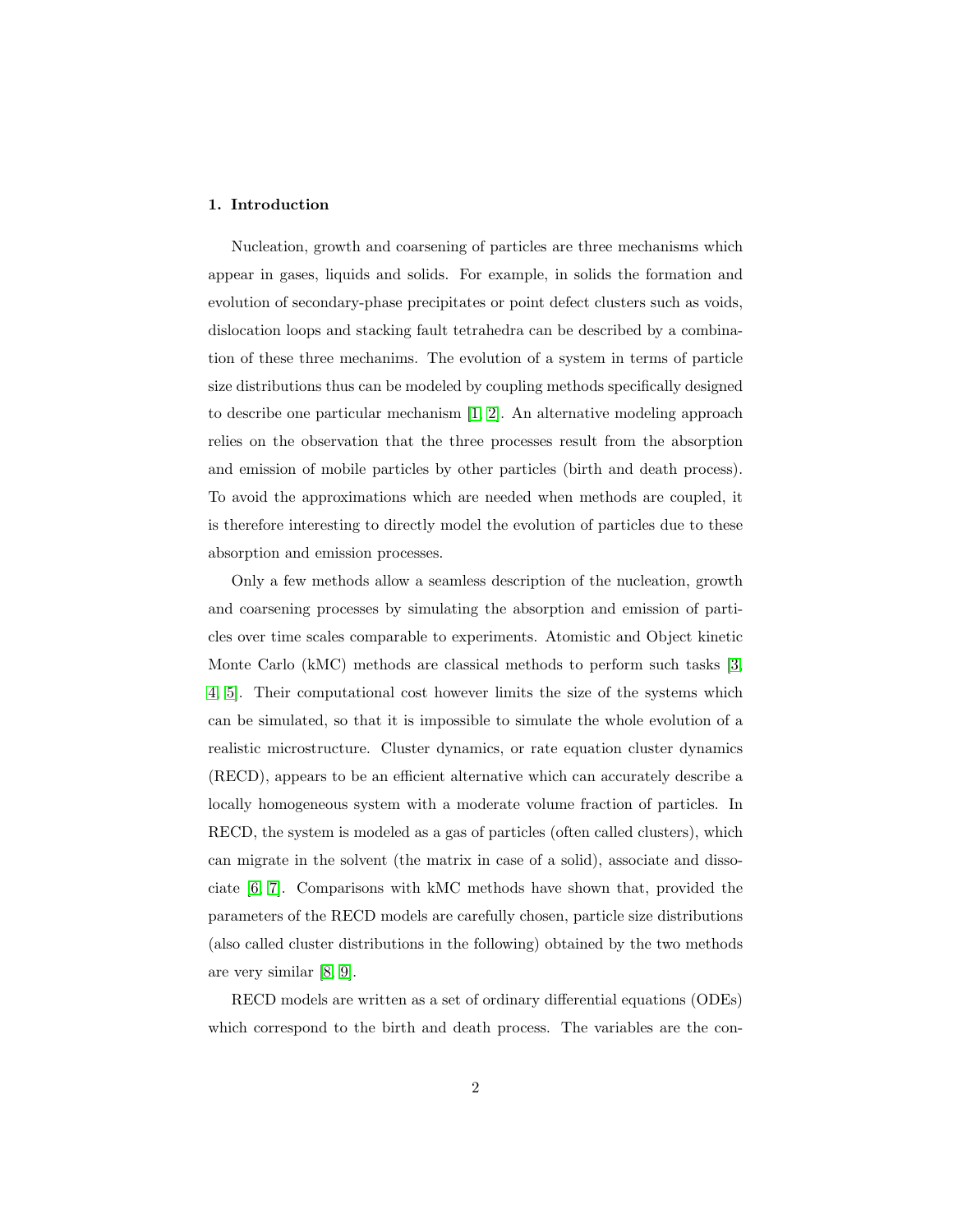centrations of each cluster type (see details below). Despite their simplicity, RECD equations are notably difficult to solve. They are in general very stiff, so that the integration in time should be performed with implicit methods [\[10\]](#page-26-9). These methods require solving linear systems based on the Jacobian matrix of the ODE set. Since there is one equation per cluster size, the number of equations and thus the size of the Jacobian matrix can be larger than  $10^6$  to handle clusters of a few tens of nanometers. This can become prohibitively large in terms of computational time and memory use, even when the sparsity of the matrix is taken into account [\[11\]](#page-26-10). Alternatively, stochastic methods can be used [\[12,](#page-26-11) [13,](#page-26-12) [14\]](#page-26-13): they do not require the storage of the Jacobian matrix but the time step is often much smaller than with deterministic methods.

In order to reduce the number of equations to solve, several methods have been introduced. They can be divided into two main classes, the "grouping" methods and the methods based on a partial differential equation (PDE) obtained in the continuum limit. The former approach, first developed by Kiritani [\[15\]](#page-26-14), consists in solving equations for the moments of the distribution over groups of equations. It was shown by Golubov et al. [\[16,](#page-26-15) [17\]](#page-26-16) that using at least the zeroth and first moments of the distribution was necessary to obtain accurate results. The second class of methods is based on the observation that, for large cluster sizes, the master equation can be approximated by a Fokker-Planck equation. By discretizing this equation on a sufficiently coarse mesh, a significant reduction in the number of equations can be achieved. However, assessment of the accuracy of this class of methods remains scarce compared to grouping methods. It is sometimes even argued that Fokker-Planck based methods inherently cannot be accurate [\[18\]](#page-27-0).

In this article we show that, by carefully discretizing the Fokker-Planck equation, it is possible to achieve high accuracy in the simulation of cluster distributions. A proper spatial discretization of the advection term turns out to be critical to obtain qualitatively and quantitatively accurate results. As an application, we simulate the coarsening of loops, for which an analytical form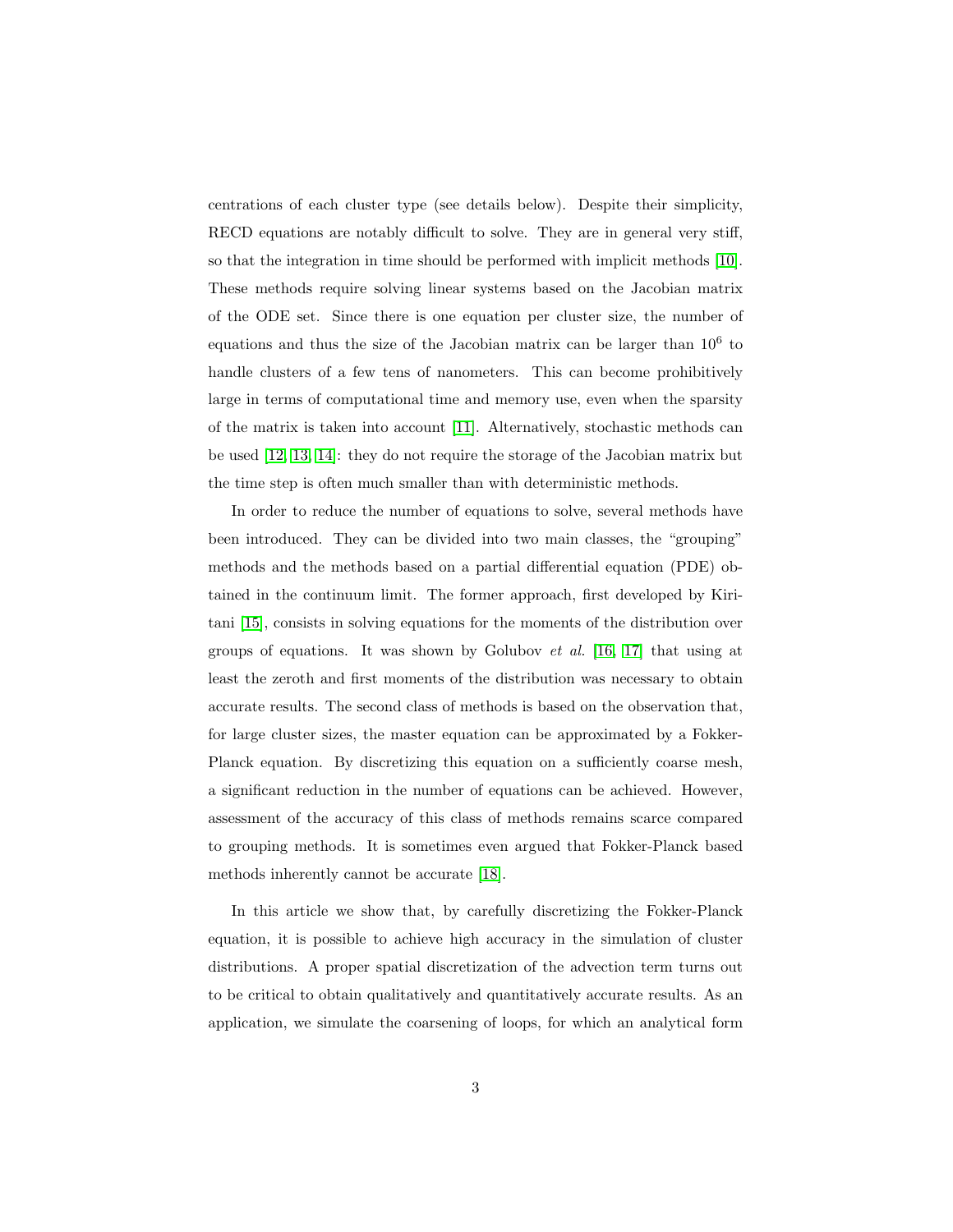of the loop distribution is known under some approximations. These various approximations are discussed in light of our RECD calculations.

Our article is organized as follows. We recall the RECD model and its continuum Fokker-Planck limit in Section [2.](#page-3-0) Various discretization schemes for the Fokker-Planck equation are discussed in Section [3,](#page-7-0) with an emphasis on the spatial discretization of the advection term. Numerical results are then presented in Section [4.](#page-12-0) First, we compare in Section [4.1](#page-12-1) the various numerical schemes on a simple test case where reference simulations can be performed, in order to validate the scheme presented in Section [3.3.](#page-11-0) We next use this scheme in Section [4.2](#page-16-0) to assess the relevance of various modeling assumptions to describe loop coarsening in aluminum. Our conclusions are collected in Section [5.](#page-21-0)

### <span id="page-3-0"></span>2. Master equation and the Fokker-Planck approximation

#### 2.1. Master equation approach to RECD

For the sake of simplicity, we consider in the following the evolution of cluster concentrations due to the absorption and emission of monomers. Clusters are assumed to contain only one type of species. For secondary-phase precipitates or point defect clusters in solids, this species represents a solute, a vacancy or a self-interstitial. Clusters thus can be referred to by a single index  $n=1,\ldots,N$ and their concentration is denoted by  $C_n$ . More general cases (clusters with multiple species and absorption of mobile clusters) are described in [\[11\]](#page-26-10). In the case considered here, the RECD equations to solve are

<span id="page-3-1"></span>
$$
\frac{dC_n}{dt} = \beta_{n-1}C_{n-1}C_1 - \alpha_n C_n - \beta_n C_n C_1 + \alpha_{n+1} C_{n+1} \qquad \text{for any } n \ge 2, \quad (1)
$$

<span id="page-3-2"></span>
$$
\frac{dC_1}{dt} = -2\beta_1 C_1 C_1 + 2\alpha_2 C_2 - \sum_{n\geq 2} \left[ \beta_n C_n C_1 - \alpha_{n+1} C_{n+1} \right].
$$
\n(2)

The coefficients  $\beta_n$  and  $\alpha_n$  represent the absorption and emission rates of monomers respectively. For example, if clusters are spherical and if the reactions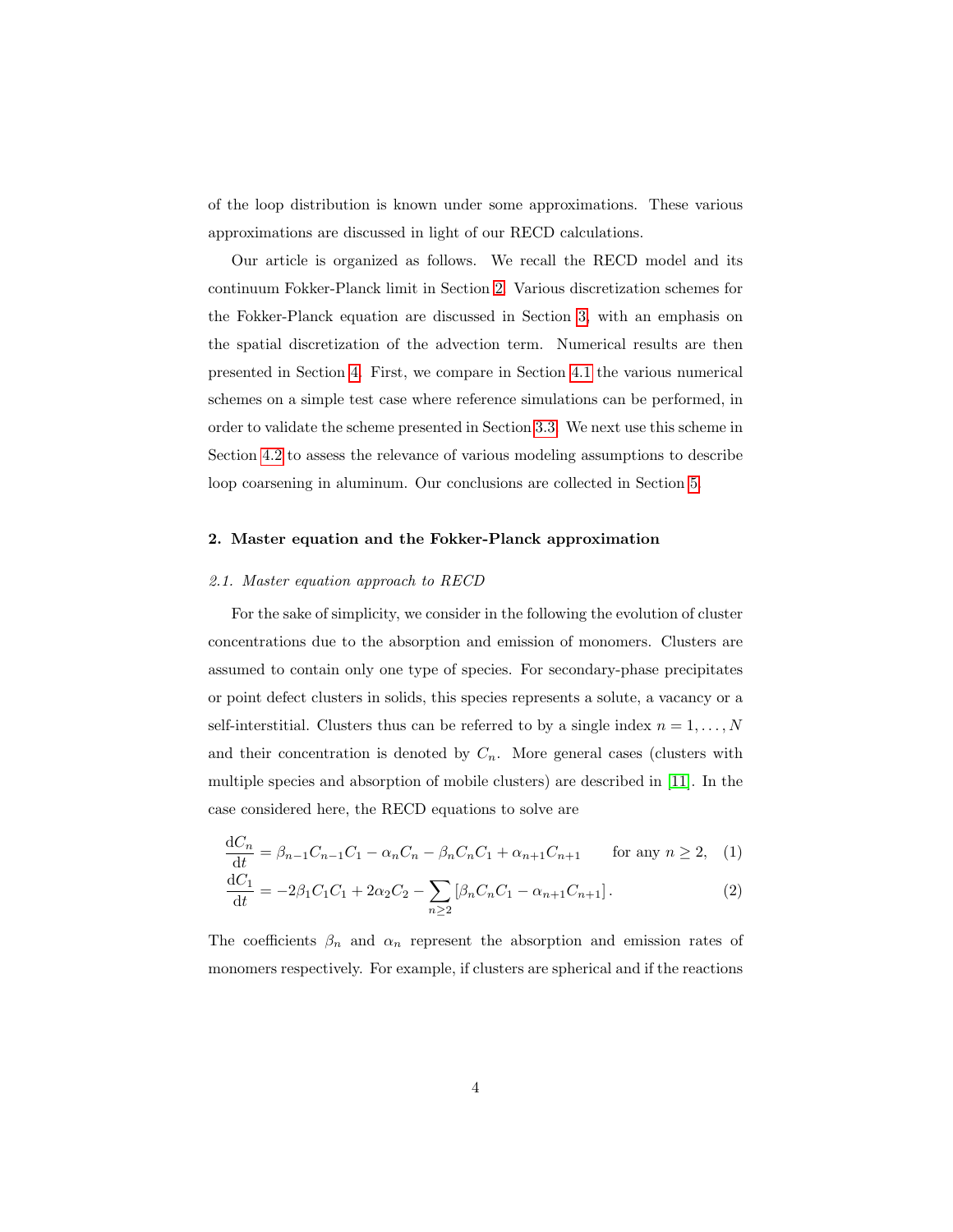between clusters are controlled by diffusion, these coefficients read [\[19,](#page-27-1) [20\]](#page-27-2)

$$
\beta_n = 4\pi r_n D_1,\tag{3}
$$

<span id="page-4-1"></span><span id="page-4-0"></span>
$$
\alpha_n = \frac{\beta_{n-1}}{V_{\rm at}} \exp\left(-\frac{F_n^b}{kT}\right),\tag{4}
$$

where  $r_n$  is a reaction distance,  $V_{\text{at}}$  is the atomic volume,  $F_n^b$  is the binding free energy of a monomer to a cluster containing  $n-1$  monomers, k is the Boltzmann constant,  $T$  is the temperature and  $D_1$  is the diffusion coefficient of the monomer given by

<span id="page-4-5"></span>
$$
D_1 = D_{1,0} \exp(-E_1^{\rm m}/kT). \tag{5}
$$

In this expression,  $D_{1,0}$  is a diffusion prefactor and  $E_1^{\text{m}}$  is the migration energy of the monomer.

Using  $(1)-(2)$  $(1)-(2)$  $(1)-(2)$ , it is straightforward to check that the total quantity of matter  $S$  is conserved, ie

<span id="page-4-2"></span>
$$
\frac{\mathrm{d}S}{\mathrm{d}t} = \frac{\mathrm{d}}{\mathrm{d}t} \left( \sum_{n \ge 1} n C_n \right) = 0. \tag{6}
$$

# 2.2. Fokker-Planck approach to RECD

Using a Taylor expansion, it can be shown [\[21,](#page-27-3) [22\]](#page-27-4) that Eq. [\(1\)](#page-3-1) can be approximated, for  $n \gg 1$ , by a Fokker-Planck equation of the form

$$
\frac{\partial}{\partial t}C(x,t) = -\frac{\partial}{\partial x}\left[F(x,t)C(x,t)\right] + \frac{\partial^2}{\partial x^2}\left[D(x,t)C(x,t)\right],\tag{7}
$$

with  $x_n = n$ ,  $C(x_n, t) \approx C_n(t)$  and

<span id="page-4-3"></span>
$$
F(x,t) = \beta(x)C_1(t) - \alpha(x),\tag{8}
$$

<span id="page-4-4"></span>
$$
D(x,t) = \frac{1}{2} [\beta(x)C_1(t) + \alpha(x)].
$$
 (9)

To perform this approximation, it has been assumed that there exist two functions  $\alpha$  and  $\beta$  such that  $\alpha_n = \alpha(x_n)$  and  $\beta_n = \beta(x_n)$ . In practice this is the case for large values of n, for which  $F_n^b$  and  $r_n$  in Eqs. [\(3\)](#page-4-0) and [\(4\)](#page-4-1) can be expressed analytically as functions of  $n$  (an example is given in Section [4.2\)](#page-16-0). The transformation to a Fokker-Planck equation is interesting as such, since the two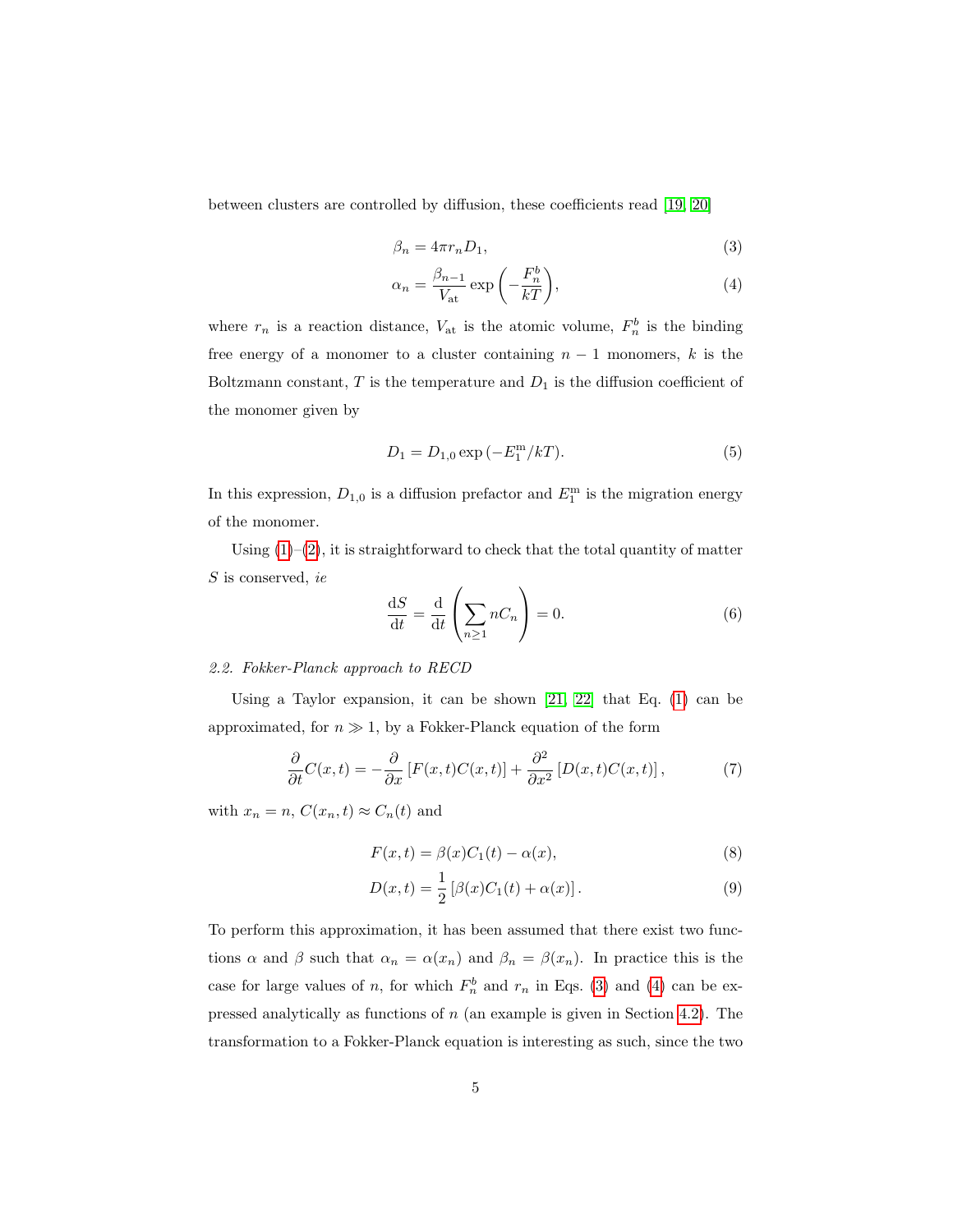physical ingredients present in the rate equations are clearly highlighted. The advection term, proportional to  $F(x, t)$ , is related to cluster growth. The diffusive part, proportional to  $D(x, t)$ , is related to cluster size fluctuations due to random absorption and emission of monomers. It is responsible for a broadening of the cluster distribution. If clusters contain multiple species, a multidimensional Fokker-Planck equation can be written in a very similar way [\[23\]](#page-27-5). The method proposed in this work for the advective term can simply be applied componentwise. For the diffusion part, cross-terms of the type  $\partial^2$ ./ $\partial x \partial y$  appear if clusters containing multiple species are mobile. The treatment of such terms is not addressed in the present article.

Since we intend to use a Finite Volume formulation in Section [3,](#page-7-0) it is convenient to rewrite Eq.  $(7)$  in a conservative form, as a function of the flux J. It also permits to exhibit the advection and diffusion fluxes  $J^{\mathsf{a}}$  and  $J^{\mathsf{d}}$ :

<span id="page-5-1"></span><span id="page-5-0"></span>
$$
\frac{\partial C}{\partial t} = -\frac{\partial J}{\partial x} = -\frac{\partial J^{\text{a}}}{\partial x} - \frac{\partial J^{\text{d}}}{\partial x} \tag{10}
$$

with

$$
J^{a}(x,t,C(x,t)) = F(x,t)C(x,t)
$$
\n
$$
(11)
$$

$$
J^{\mathbf{d}}(x,t,C(x,t)) = -\frac{\partial}{\partial x} \left[ D(x,t)C(x,t) \right]. \tag{12}
$$

In general no analytical solution can be found for the partial differential equation  $(7)$ , but it can be discretized along x and solved numerically as an ODE set. The advantage with respect to  $(1)–(2)$  $(1)–(2)$  $(1)–(2)$  is that a coarse mesh size  $\Delta x$ may often be used. The resulting set of ODEs is thus posed in a space of lower dimension than  $(1)-(2)$  $(1)-(2)$  $(1)-(2)$ . Usually, due to the strong stiffness of the ODE set, implicit methods with backward differentiation formula or Runge-Kutta time stepping are used [\[10\]](#page-26-9).

Discretizing and directly solving the Fokker-Planck equation for cluster dynamics is not a very common approach. Among the few attempts that can be found in the literature, one can note the works by Ghoniem and Sharafat [\[24,](#page-27-6) [25\]](#page-27-7) and, more recently, Turkin and Bakai [\[26\]](#page-27-8). In these works, the advective term is taken care of by centered finite differences. This approach has been shown to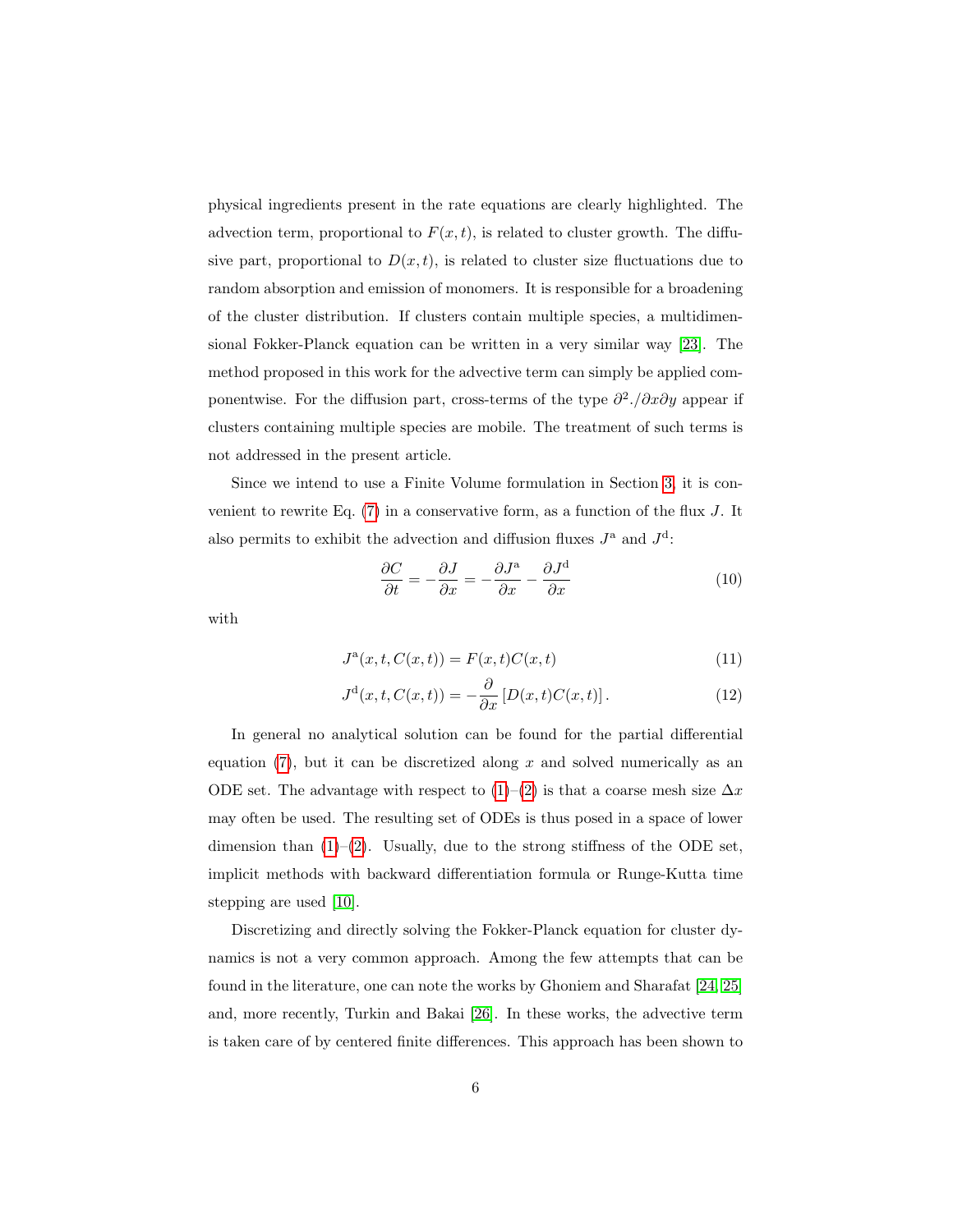give satisfactory results when the advective flux is small, such as for the simulation of aging [\[27,](#page-27-9) [11\]](#page-26-10). However, for large advection terms, this scheme is known to be unstable [\[28\]](#page-27-10), which manifests itself through spurious oscillations in the cluster distributions as will be shown in Sec. [4.1.](#page-12-1) To solve this problem, upwind schemes [\[28,](#page-27-10) [29\]](#page-27-11) or related schemes such as the Chang-Cooper scheme [\[30\]](#page-27-12) can be used [\[31,](#page-27-13) [11\]](#page-26-10). Essentially, the Chang-Cooper scheme automatically and seamlessly switches from a centered scheme to an upwind scheme as the advective flux increases, so that the resulting scheme remains stable. The drawback of this method is that it introduces (as any upwind scheme) some numerical diffusion [\[28\]](#page-27-10), which can alter the cluster distribution by enhancing the effect of the diffusive term  $D(x,t)$  [\[29,](#page-27-11) [11\]](#page-26-10). If one is interested only in the zeroth and first moments of the distribution (corresponding to the density and average size of clusters respectively) or if the distribution is not strongly peaked, the Chang-Cooper scheme can be used and yields accurate results [\[11\]](#page-26-10). In other cases, this scheme should be used with caution.

#### 2.3. Coupling the master equation and the Fokker-Planck limit

Another aspect to consider while using a discretization of the Fokker-Planck equation [\(7\)](#page-4-2) is that it is valid only for  $n \gg 1$ . For small values of n, only the master equation  $(1)$ – $(2)$  can accurately describe the evolution of clusters. This is especially true given that binding energies  $F_n^b$  (and so the parameters  $\alpha_n$  through [\(4\)](#page-4-1)) often strongly vary for small cluster sizes, and that cluster distributions are known to be very sensitive to these parameters [\[32\]](#page-27-14). This observation led to the development of hybrid schemes [\[24,](#page-27-6) [26,](#page-27-8) [11\]](#page-26-10), which use the master equation for small clusters (in the so-called "discrete region") and the Fokker-Planck equation for larger clusters ("continuous region"). A key problem is the coupling between the discrete and continuous regions. For this purpose, it is interesting to note that in the continuous region, a centered scheme with a mesh size equal to 1 reduces to the original master equation when only monomers are mobile [\[26\]](#page-27-8). By imposing a centered scheme and a mesh size equal to one at the boundary between the discrete and continuous regions, it is thus possible to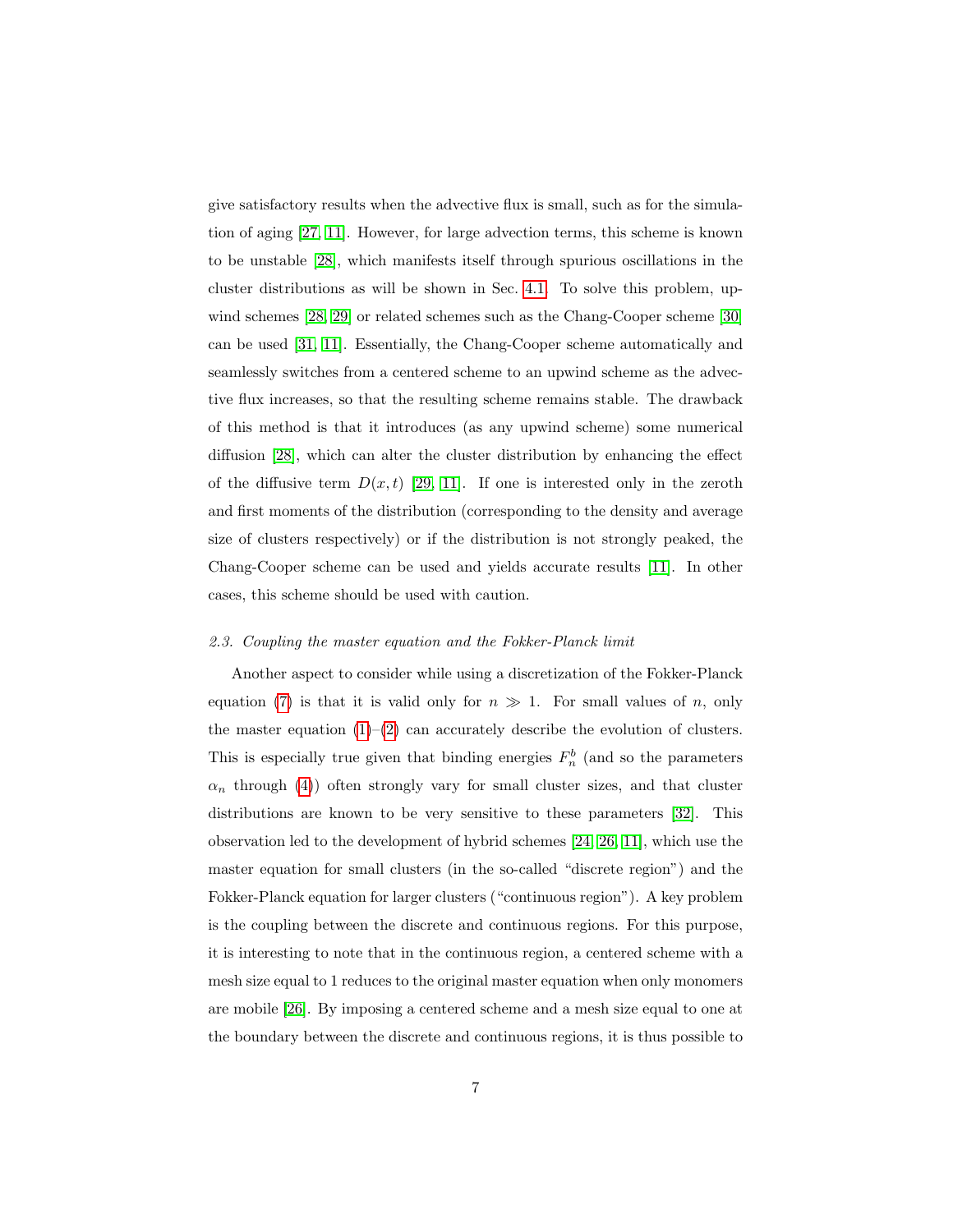seamlessly couple the ODE  $(1)$ – $(2)$  to the PDE  $(7)$ . If small clusters are mobile, correction terms should be added to obtain a rigorous coupling which ensures the continuity of cluster fluxes at the interface between the two regions. It has been shown that, with this method, the quantity of matter  $S$  is conserved up to machine precision [\[11\]](#page-26-10). This type of coupling is therefore used in all calculations performed in the present work.

#### <span id="page-7-0"></span>3. Discretization of the Fokker-Planck equation

To discretize the Fokker-Planck equation, we decouple time and space. Equations are first discretized in space, and the system of ODEs is next solved using an appropriate ODE solver. Indeed, RECD equations are in general very stiff, so we want to take advantage of the implicit solvers [\[33,](#page-27-15) [34\]](#page-27-16) which have proved to be efficient to solve such equations [\[11\]](#page-26-10). In the following, we use the CVODES package [\[33\]](#page-27-15), which contains variable-order and variable-step linear multistep methods with backward differentiation formulas. As discussed in the next sections, most spatial discretizations of the advection term are built specifically to ensure total variation diminishing (TVD) properties for the forward Euler scheme, or for any Runge-Kutta scheme which can be decomposed into successive explicit Euler stages. The TVD property ensures that an initially monotone solution remains monotone at future time steps, and does not become oscillatory. Although it cannot be guaranteed that CVODES is as precise and efficient as TVD solvers for the sole advection term, it was shown to give very satisfactory results with much lower computation times than TVD solvers for all the tests we performed.

Let us now focus on the spatial discretization of the Fokker-Planck equation. We consider the non-uniform mesh of Fig. [1,](#page-8-0) where  $C_n$  represents the average of  $C(x,t)$  over the cell of width  $\Delta x_n$  (for the sake of clarity, we omit the time dependence in the following). To conserve the flux of clusters, we discretize the conservative form [\(10\)](#page-5-0):

<span id="page-7-1"></span>
$$
\frac{dC_n}{dt} = -\frac{J_{n+1/2} - J_{n-1/2}}{\Delta x_n},\tag{13}
$$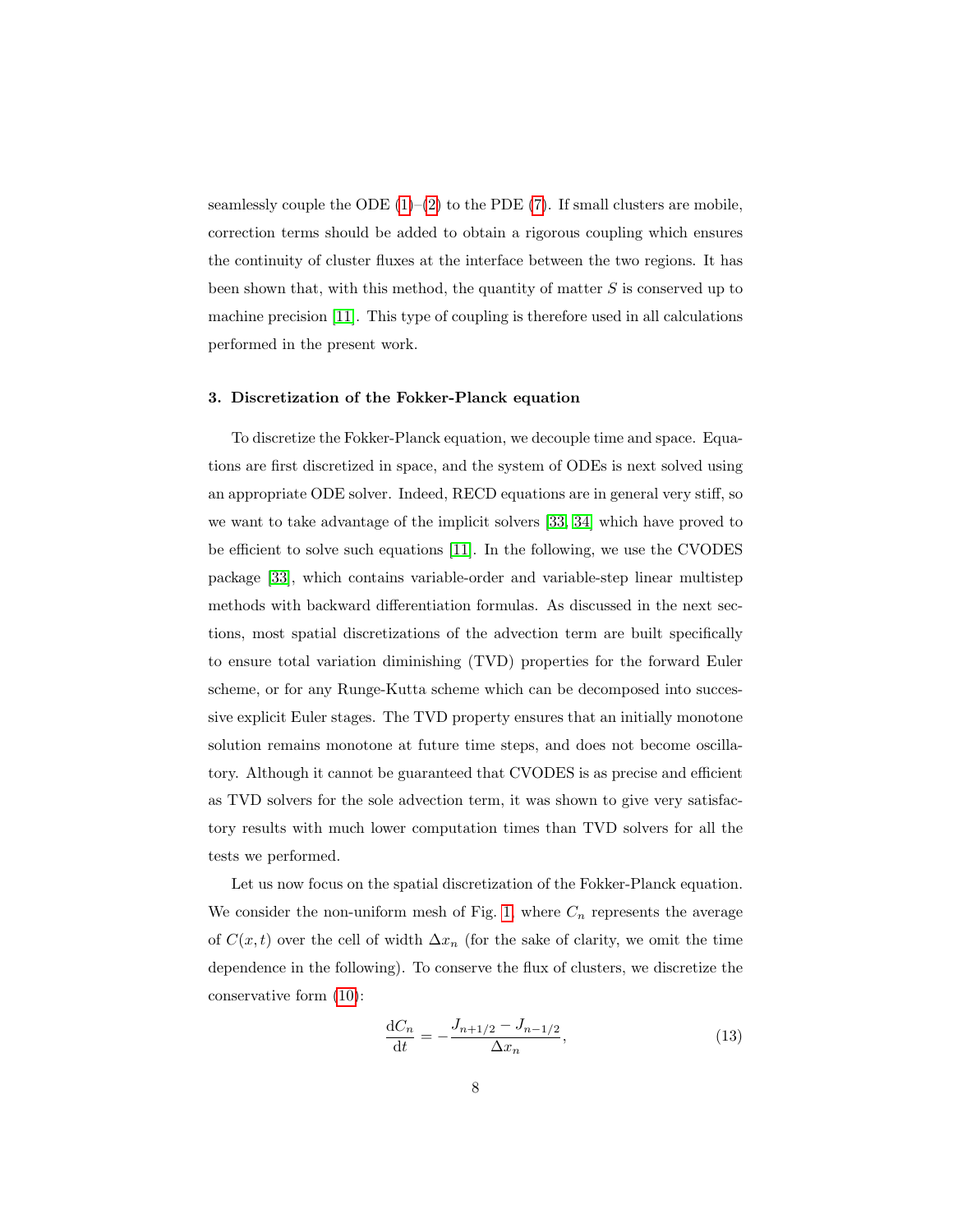where  $J_{n+1/2}$  is the flux of clusters between classes n and  $n + 1$ . It is the sum of the diffusion term  $J_{n+1/2}^d$  and the advective term  $J_{n+1/2}^a$ .



<span id="page-8-0"></span>Figure 1: One-dimensional non-uniform mesh

The discretization of the diffusion term [\(12\)](#page-5-1) can be done with the classical centered scheme:

$$
J_{n+1/2}^{\mathrm{d}} = \frac{D_{n+1}C_{n+1} - D_nC_n}{\frac{\Delta x_n}{2} + \frac{\Delta x_{n+1}}{2}},\tag{14}
$$

with  $D_n = D(x_n, t)$ .

As mentioned previously, the discretization of the advection flux is more difficult. Various numerical schemes offer a better accuracy than the upwind scheme while avoiding oscillations produced by the centered scheme. Among these schemes, which are generally called "high-resolution schemes" [\[35\]](#page-27-17), we only consider the semi-discrete ones. In addition, although  $J^{\rm a}$  depends linearly on  $C(x, t)$  in the present case, it can be nonlinear in general, since the drift F can also depend on cluster concentrations [\[36\]](#page-28-0). It is therefore important to use a scheme that can also be extended to nonlinear equations.

One particularly interesting semi-discrete scheme adapted for nonlinear equations is the central-upwind scheme developed by Kurganov, Noelle and Petrova (KNP) [\[37\]](#page-28-1). In the wake of the scheme proposed by Kurganov and Tadmor for nonlinear conservation laws [\[38\]](#page-28-2), it has the advantage of being a Riemannsolver-free approach, thus leading to simple implementation. With the KNP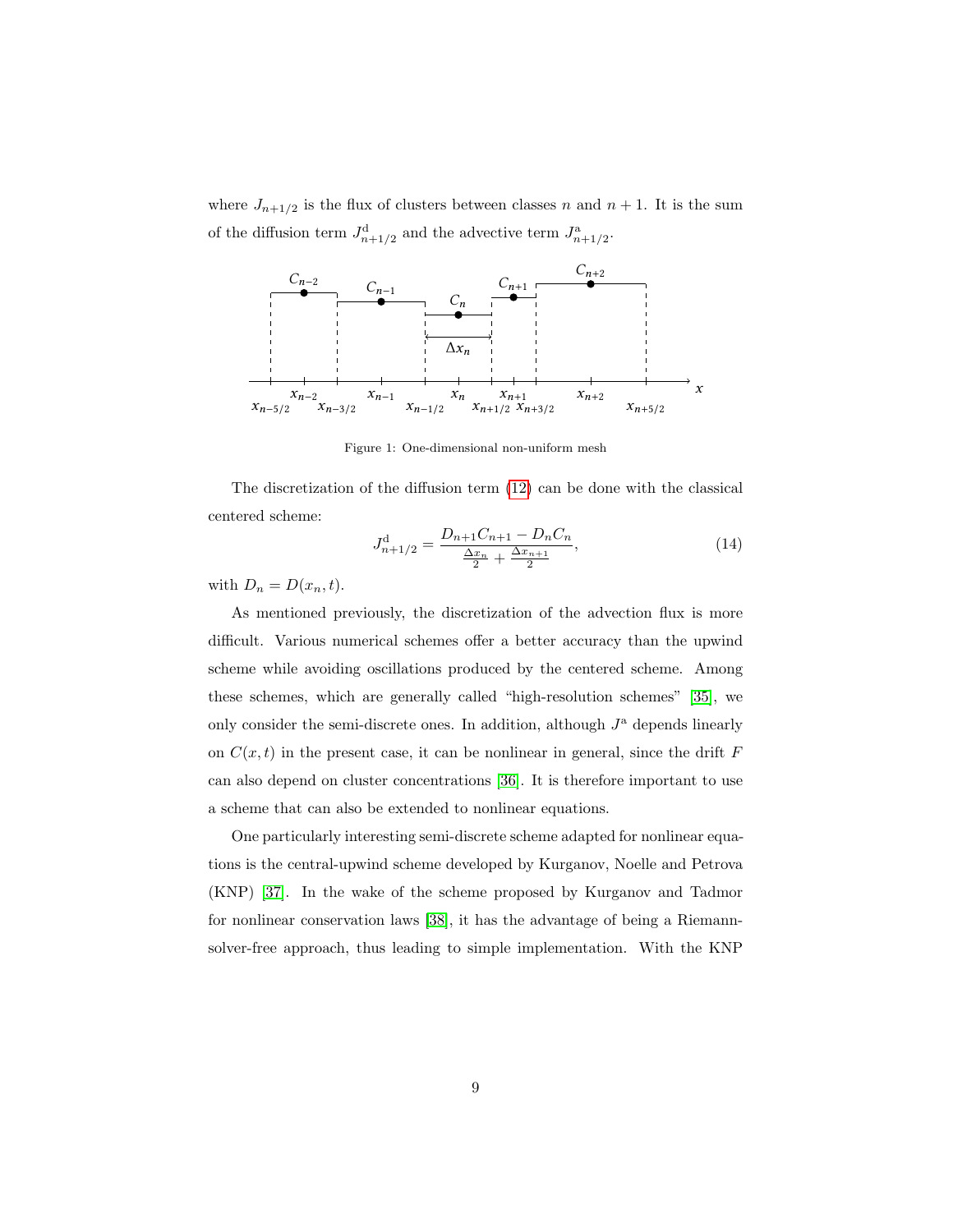scheme, the advective flux is given by

$$
J_{n+1/2}^{\mathbf{a}} = \frac{a_{n+1/2}^{+} J^{\mathbf{a}} \left(x_{n+1/2}, C_{n+1/2}^{-}\right) - a_{n+1/2}^{-} J^{\mathbf{a}} \left(x_{n+1/2}, C_{n+1/2}^{+}\right)}{a_{n+1/2}^{+} - a_{n+1/2}^{-}} + \frac{a_{n+1/2}^{+} a_{n+1/2}^{-} a_{n+1/2}^{-}}{a_{n+1/2}^{+} - a_{n+1/2}^{-} \left(C_{n+1/2}^{+} - C_{n+1/2}^{-}\right)}.
$$
 (15)

In this expression,  $C_{n+1/2}^-$  and  $C_{n+1/2}^+$  are the left and right values of the reconstruction of C at point  $x_{n+1/2}$  from the values  $\{C_j\}_{j\in\mathbb{N}}$ . Possible definitions for  $C_{n+1/2}^-$  and  $C_{n+1/2}^+$  will be detailed in Sections [3.1,](#page-10-0) [3.2](#page-11-1) and [3.3](#page-11-0) below. The reconstruction procedure is at the heart of the numerical method.

Before moving on to that reconstruction procedure, we explain how  $a_{n+1/2}^+$ and  $a_{n+1/2}^-$  are defined. In the current case, C is a scalar. In the general case where  $C \in \mathbb{R}^N$ , we denote by  $\lambda_1^- < \cdots < \lambda_N^-$  the  $N$  eigenvalues of the Jacobian matrix  $\partial J^{\mathbf{a}}/\partial C(C_{n+1/2}^-)$  and  $\lambda_1^+ < \cdots < \lambda_N^+$  the N eigenvalues of the Jacobian matrix  $\partial J^{\mathfrak{a}}/\partial C(C^+_{n+1/2})$ . Then the coefficients  $a^+_{n+1/2}$  and  $a^-_{n+1/2}$  read

$$
a_{n+1/2}^{+} = \max(\lambda_N^-, \lambda_N^+, 0), \tag{16}
$$

$$
a_{n+1/2}^- = \min(\lambda_1^-, \lambda_1^+, 0). \tag{17}
$$

It should be noted that for the (linear) problem under consideration, it holds

$$
a_{n+1/2}^{+} = \max\left(F(x_{n+1/2}), 0\right),\tag{18}
$$

<span id="page-9-0"></span>
$$
a_{n+1/2}^- = \min\left(F(x_{n+1/2}), 0\right),\tag{19}
$$

so for a positive advective term  $(F(x) > 0)$ , the flux simply is

$$
J_{n+1/2}^{\mathbf{a}} = J^{\mathbf{a}}\left(x_{n+1/2}, C_{n+1/2}^{-}\right) = F(x_{n+1/2})C_{n+1/2}^{-}.
$$
 (20)

Similarly, for a negative advective term, the flux reduces to

$$
J_{n+1/2}^{\mathbf{a}} = J^{\mathbf{a}}\left(x_{n+1/2}, C_{n+1/2}^{+}\right) = F(x_{n+1/2})C_{n+1/2}^{+}.
$$
 (21)

In the linear case, this expression is the natural upwind flux expression. Different options are available to compute reconstructed left and right values  $C_{n+1/2}^-$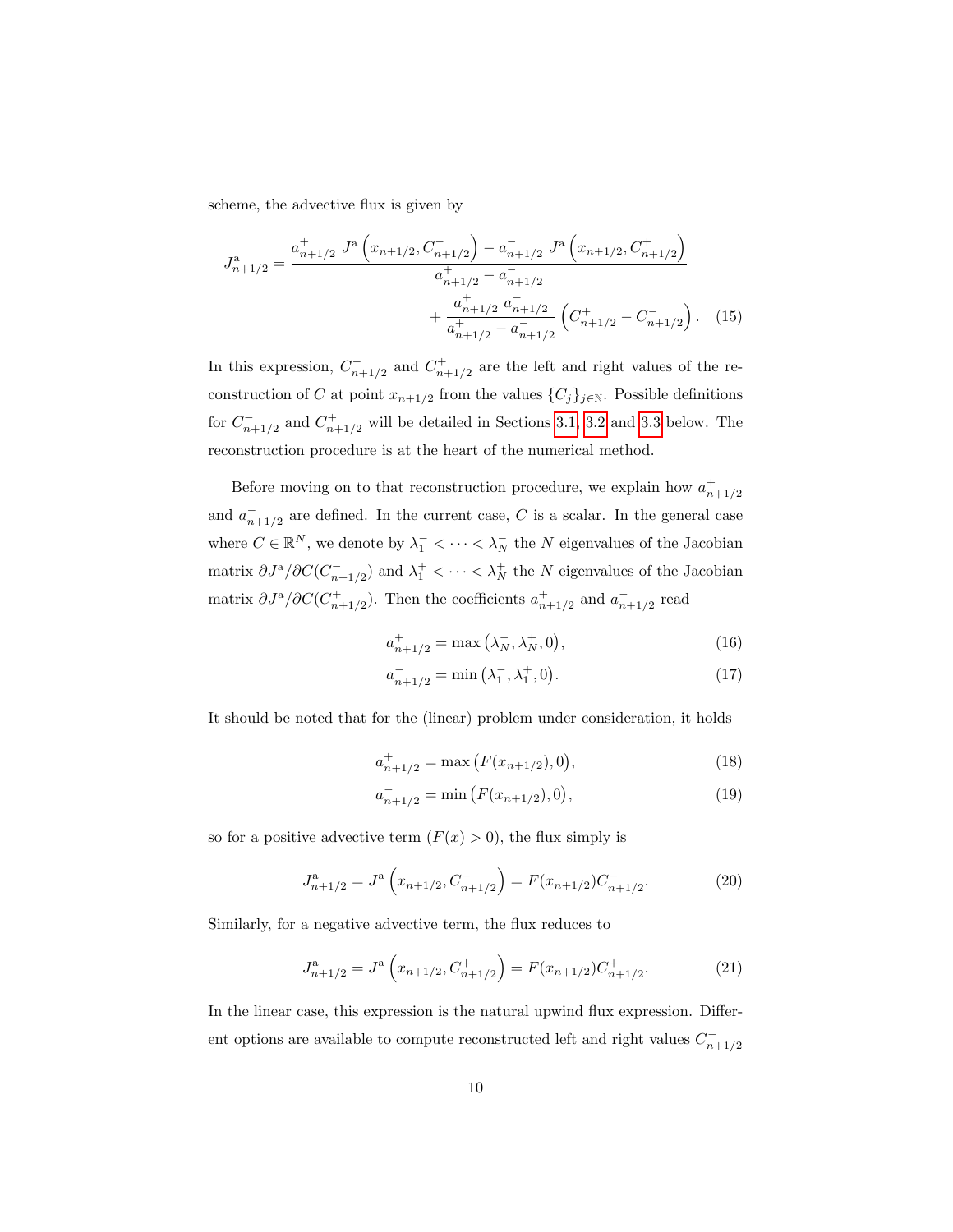and  $C_{n+1/2}^+$ . The goal of reconstruction is to increase the order of the method in smooth regions while retaining stability, by avoiding oscillations near discontinuities or strong gradients. Various reconstructions are presented in the following sections.

#### <span id="page-10-0"></span>3.1. Minmod reconstruction

The minmod reconstruction is a simple reconstruction, which guarantees that the KNP scheme is total variation diminishing (TVD) when the forward Euler scheme is used to discretize the left-hand side of [\(13\)](#page-7-1), see [\[38\]](#page-28-2). As a consequence, an initially monotone solution remains monotone at future time steps, and does not become oscillatory.

For a non-uniform mesh, the minmod reconstruction can be written as (see [\[35\]](#page-27-17))

<span id="page-10-1"></span>
$$
C_{n+1/2}^+ = C_{n+1} - \frac{\Delta x_{n+1}}{2} \sigma_n,\tag{22}
$$

<span id="page-10-2"></span>
$$
C_{n+1/2}^- = C_n + \frac{\Delta x_n}{2} \sigma_n,\tag{23}
$$

where  $\sigma_n$  is a so-called *slope limiter*. It is given here by

$$
\sigma_n = \min \text{mod} \left( \frac{C_n - C_{n-1}}{\frac{\Delta x_n}{2} + \frac{\Delta x_{n-1}}{2}}, \frac{C_{n+1} - C_n}{\frac{\Delta x_{n+1}}{2} + \frac{\Delta x_n}{2}} \right), \tag{24}
$$

where, for M arguments, the minmod operator reads

$$
\text{minmod}(r_1, ..., r_M) = \begin{cases} \text{min}\{r_1, ..., r_M\} & \text{if } r_i > 0 \text{ for all } i = 1, ..., M, \\ \text{max}\{r_1, ..., r_M\} & \text{if } r_i < 0 \text{ for all } i = 1, ..., M, \\ 0 & \text{otherwise.} \end{cases} \tag{25}
$$

This simple reconstruction performs in general much better than the upwind scheme (which corresponds to  $\sigma_n = 0$  everywhere), but it reduces the slope rather strongly and therefore tends to smear out solutions. Near extrema, as all TVD schemes, it reduces to a first order scheme (upwind scheme) and the solution is in general smoothed.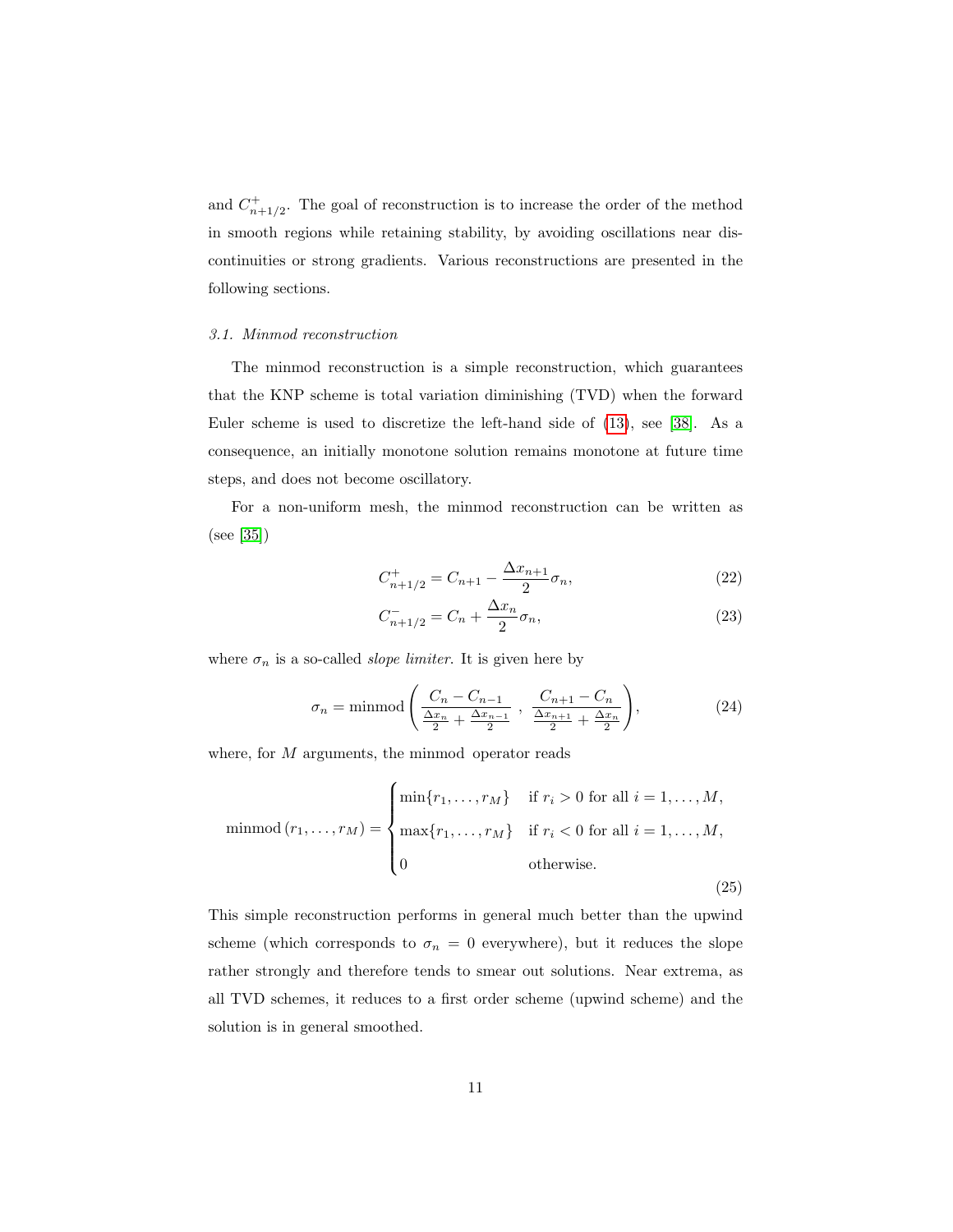#### <span id="page-11-1"></span>3.2. Monotonized central-difference reconstruction

The monotonized central-difference (MC) reconstruction follows the slope limiter approach. It is given by Eqs. [\(22\)](#page-10-1)–[\(23\)](#page-10-2) where  $\sigma_n$  is now given by

$$
\sigma_n = \text{minmod} \left( \frac{C_{n+1} - C_{n-1}}{\frac{\Delta x_{n-1}}{2} + \Delta x_n + \frac{\Delta x_{n+1}}{2}}, \ 2 \frac{C_n - C_{n-1}}{\frac{\Delta x_n}{2} + \frac{\Delta x_{n-1}}{2}}, \ 2 \frac{C_{n+1} - C_n}{\frac{\Delta x_{n+1}}{2} + \frac{\Delta x_n}{2}} \right). \tag{26}
$$

As the minmod reconstruction, it can be shown that MC reconstruction is TVD when the explicit Euler scheme is used for the time integration [\[38\]](#page-28-2), so there can be loss of accuracy near extrema. However, since the slopes are less reduced than with the minmod reconstruction, it leads in general to more accurate results.

### <span id="page-11-0"></span>3.3. MP5 reconstruction

To avoid smoothing of the solution at extrema, it is necessary to relax the TVD constraints in these regions. This is the case for the MP5 reconstruction of Suresh and Huynh [\[39\]](#page-28-3), which is monotonicity preserving (MP). In particular initial upper and lower bounds on the solution are preserved at later times. The value  $C_{n+1/2}^+$  is defined using the five values  $C_{n-2}$ ,  $C_{n-1}$ ,  $C_n$ ,  $C_{n+1}$  and  $C_{n+2}$ (Fig. [1\)](#page-8-0). Essentially, the use of five points instead of three points as in the two previous methods makes it possible to distinguish a discontinuity (where slope limiting should be active) from an extremum (where slope limiting leads to excessive smearing and should not be used). Though not TVD, MP5 reconstruction does not produce oscillatory solutions when a forward Euler scheme is used to discretize the left-hand side of [\(13\)](#page-7-1). Any Runge-Kutta method made of successive applications of explicit Euler integrations in time may also be used.

In [\[39\]](#page-28-3), this scheme was derived for a uniform mesh. It can however be generalized to non-uniform meshes. We have built a non-uniform variant of the scheme (see [Appendix A\)](#page-22-0) and only found improvements in terms of accuracy when using meshes exhibiting very strong variations. For the spatial meshes considered in Sec. [4](#page-12-0) to discretize the Fokker-Planck equation, no difference is visible between the results obtained by the two variants of the scheme. It should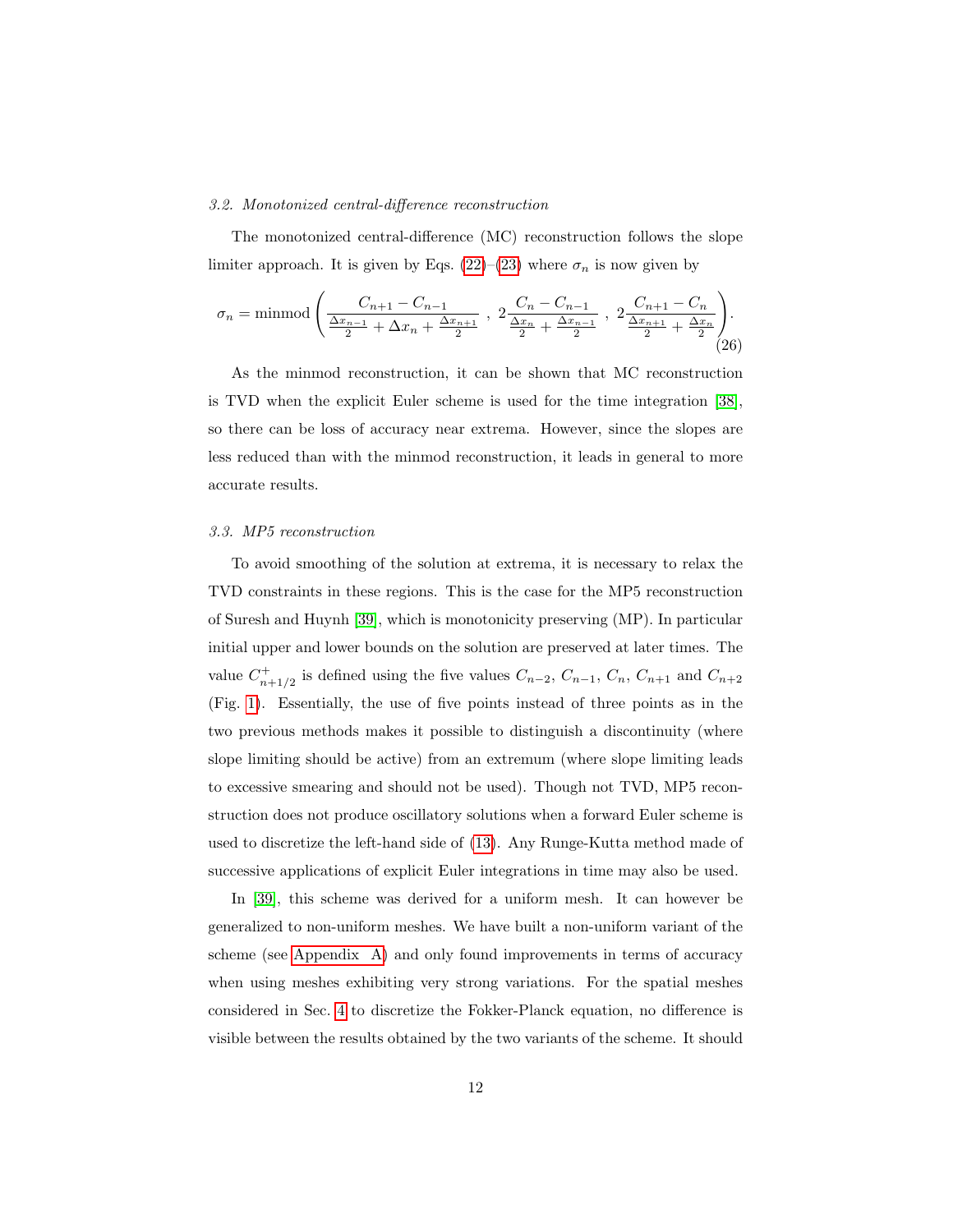also be noted that the non-uniform scheme is slightly more complicated in its formulation and slightly less efficient. Therefore, in the following, we use the scheme as derived for uniform meshes although our meshes are not uniform.

# <span id="page-12-0"></span>4. Results and discussion

We consider two examples in this section. The first one is the evolution of quenched-in vacancies (see Section [4.1\)](#page-12-1), which provides an interesting setup to test the accuracy of the numerical schemes. In particular, it allows us to validate the quality of the MP5 reconstruction. We next use in Section [4.2](#page-16-0) the scheme with MP5 reconstruction to test the sensitivity of cluster distributions to the absorption and emission terms  $\beta_n$  and  $\alpha_n.$  More specifically, many experimental studies have focused on the cluster distributions during coarsening by Ostwald ripening [\[40\]](#page-28-4), following the seminal theoretical work by Lifshitz and Slyozov [\[41\]](#page-28-5) and Wagner [\[42\]](#page-28-6) (LSW) for three-dimensional particles and by Kirchner [\[43\]](#page-28-7) and Burton and Speight [\[44\]](#page-28-8) (KBS) for two-dimensional dislocation loops. We study here the influence of some parameters on the cluster distribution shapes during the coarsening of dislocation loops, a simulation which is impossible by a direct integration of the original ODE set of RECD.

## <span id="page-12-1"></span>4.1. Clustering of quenched-in vacancies

We consider Eqs.  $(1)$ – $(2)$  with the following parameters:

$$
\beta_n = \beta \qquad \text{for } n \ge 2,\tag{27}
$$

$$
\beta_1 = \eta \beta,\tag{28}
$$

$$
\alpha_n = 0 \qquad \text{for } n \ge 2,\tag{29}
$$

for some  $\eta$  < 1. The initial condition corresponds to a material with quenched-in vacancies:  $C_1(t=0) = C_q$  and  $C_n(t=0) = 0$  for any  $n \geq 2$ .

This test case was first proposed by Koiwa [\[45\]](#page-28-9) to investigate the validity of the grouping method of Kiritani [\[15\]](#page-26-14), and was subsequently used to validate the grouping method of Golubov *et al.* (G-method) [\[16\]](#page-26-15). Since clusters cannot dissociate  $(\alpha_n = 0)$ , the ratio of the advective flux to the diffusive flux is high (see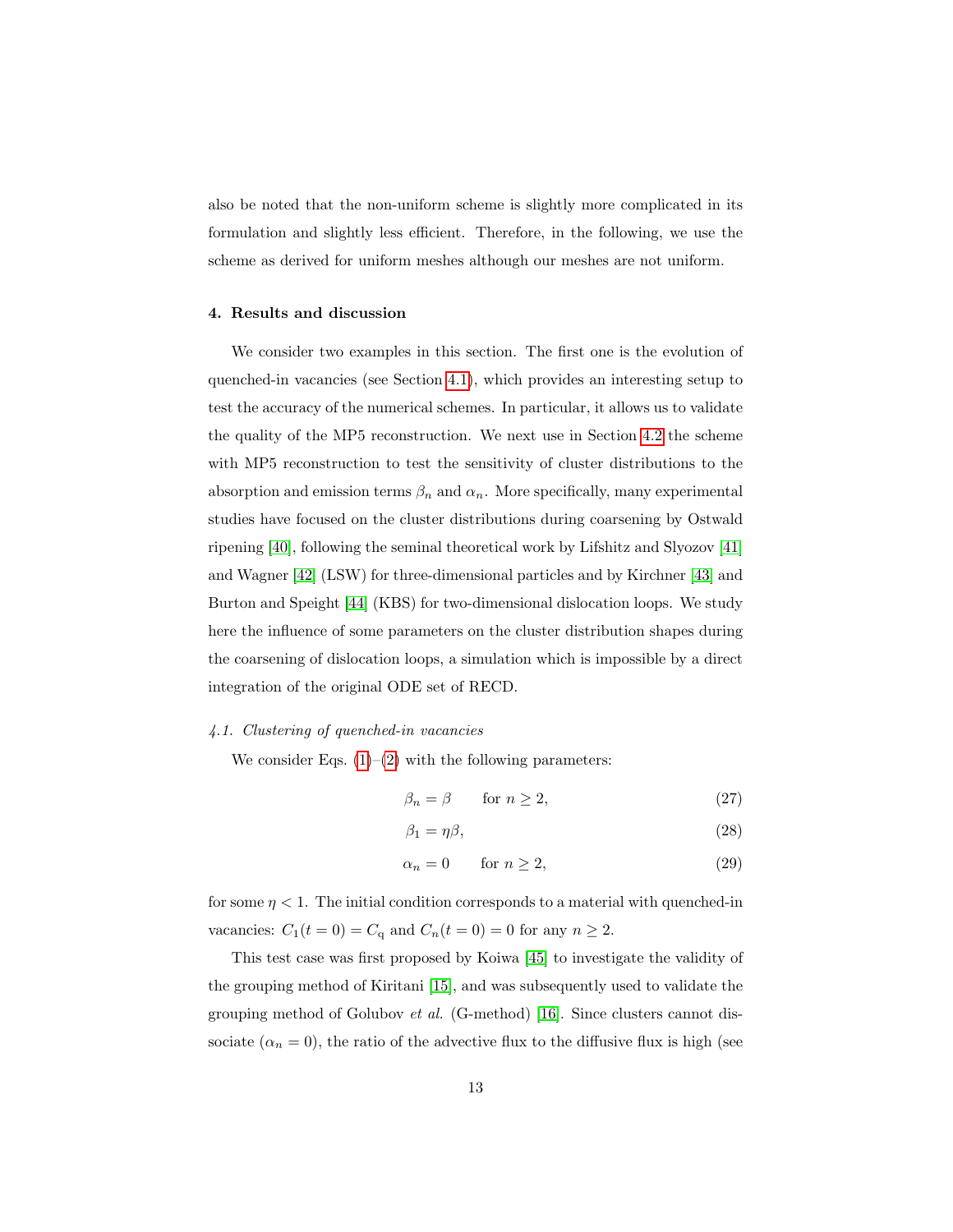Eqs. [\(8\)](#page-4-3) and [\(9\)](#page-4-4)), which makes this test particularly interesting to validate the numerical schemes for the Fokker-Planck equation, and in particular to investigate numerical diffusion. As time increases, the concentration of monomers  $C_1$ decreases due to the absorption reactions, until it becomes zero. At this time, the cluster distribution does not evolve any more.

To perform this test, we simply choose  $\beta = a_0 D_1$ , where  $a_0$  is the lattice parameter and  $D_1$  is the diffusion coefficient (Eq. [\(5\)](#page-4-5)). Numerical values of parameters are given in Tab. [1.](#page-13-0) The value of  $\beta$  only has an influence on the time at which the distribution reaches its final stationary state [\[45\]](#page-28-9). This time is set to  $2 \times 10^5$  s in our calculations.

| Symbol                 | Description                                     | Value                   | Unit                     |
|------------------------|-------------------------------------------------|-------------------------|--------------------------|
| $a_0$                  | Lattice parameter                               | 0.364                   | nm                       |
| $V_{\rm at} = a_0^3/4$ | Atomic volume                                   | $1.206 \times 10^{-29}$ | m <sup>3</sup>           |
| $E_1^{\rm m}$          | Migration energy of vacancies                   | 0.7                     | eV                       |
| $D_{0,1}$              | Diffusion prefactor of vacancies                | $2 \times 10^{-6}$      | $\mathrm{m^{2}\ s^{-1}}$ |
| T                      | Temperature                                     | 523                     | K                        |
| $C_{\rm q}$            | Initial concentration of vacancies              | $10^{-8}/V_{\rm at}$    | $\mathrm{m}^{-3}$        |
| $\eta$                 | Coefficient for the clustering of two vacancies | $10^{-4}$               |                          |

<span id="page-13-0"></span>Table 1: Parameters used for the simulation of clustering of quenched-in vacancies [\[16\]](#page-26-15).

In Fig. [2](#page-14-0) we show the stationary cluster distributions obtained for  $\eta = 10^{-4}$ with different numerical schemes: the Chang-Cooper scheme [\[30\]](#page-27-12), which reduces to the upwind scheme in this case  $(F_n = F(x_n))$ :

$$
J_{n+1/2}^{\mathbf{a}} = F_n C_n,\tag{30}
$$

the centered scheme:

$$
J_{n+1/2}^{\mathbf{a}} = \frac{1}{2} \left( F_n C_n + F_{n+1} C_{n+1} \right), \tag{31}
$$

and the KNP scheme with the three reconstructions presented in Sections [3.1,](#page-10-0) [3.2](#page-11-1) and [3.3.](#page-11-0) For the sake of completeness, we also present the results obtained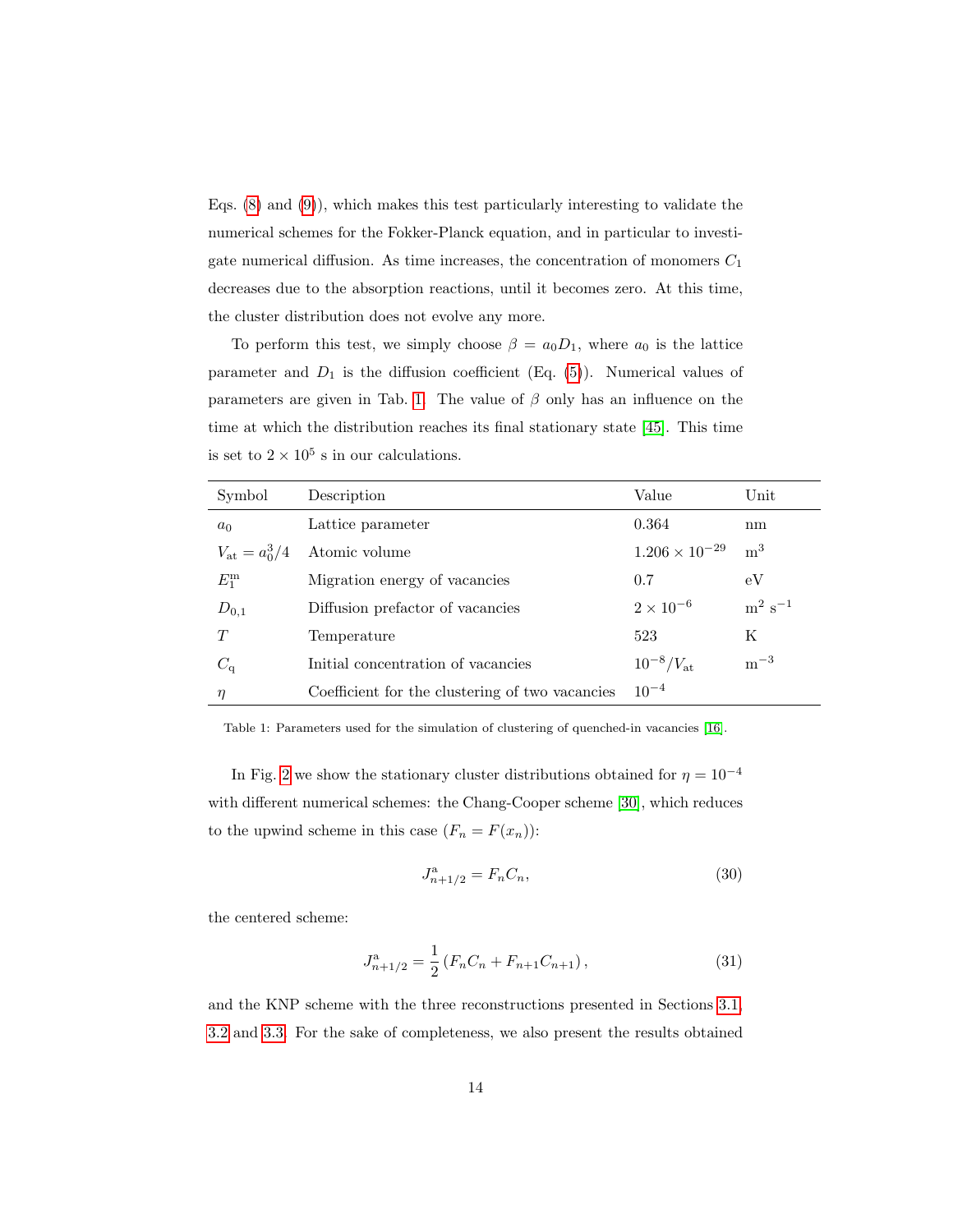by the G-method, which is not based on the Fokker-Planck equation but on grouping of equations of the initial master equation. The reference calculation, shown by the black solid line in each figure, is produced by including all cluster classes in the simulation. The mesh used for the other calculations is constant over the 4 first cluster classes and then increases geometrically, that is  $\Delta x_{n+1} =$  $(1 + \epsilon)\Delta x_n$  with  $\epsilon = 0.1$  for  $n \geq 4$ . Near the distribution peak, the width of the mesh is close to 7.



<span id="page-14-0"></span>Figure 2: Long time limit cluster size distributions for the test proposed by Koiwa [\[45\]](#page-28-9) (clustering of quenched-in vacancies) using different approximations (circles): (a) Chang-Cooper scheme (upwind scheme), (b) centered scheme, (c) grouping method (G-method), KNP with (d) minmod, (e) MC and (f) MP5 reconstructions. The exact calculation, taking into account all cluster classes, is shown by the black solid line.

As expected, the upwind method (Fig. [2-](#page-14-0)a) introduces substantial numerical diffusion and the distribution broadens. It should be noted, however, that the zeroth and first moments of the distribution are well reproduced. The error on the cluster density  $(n \geq 2)$  is about 5 %, while for the average number of vacancies inside clusters it is only 2 %. Owing to its simplicity and high efficiency (see below), this method is attractive if the quantity of interest is the cluster density or the average number of vacancies. However, if a precise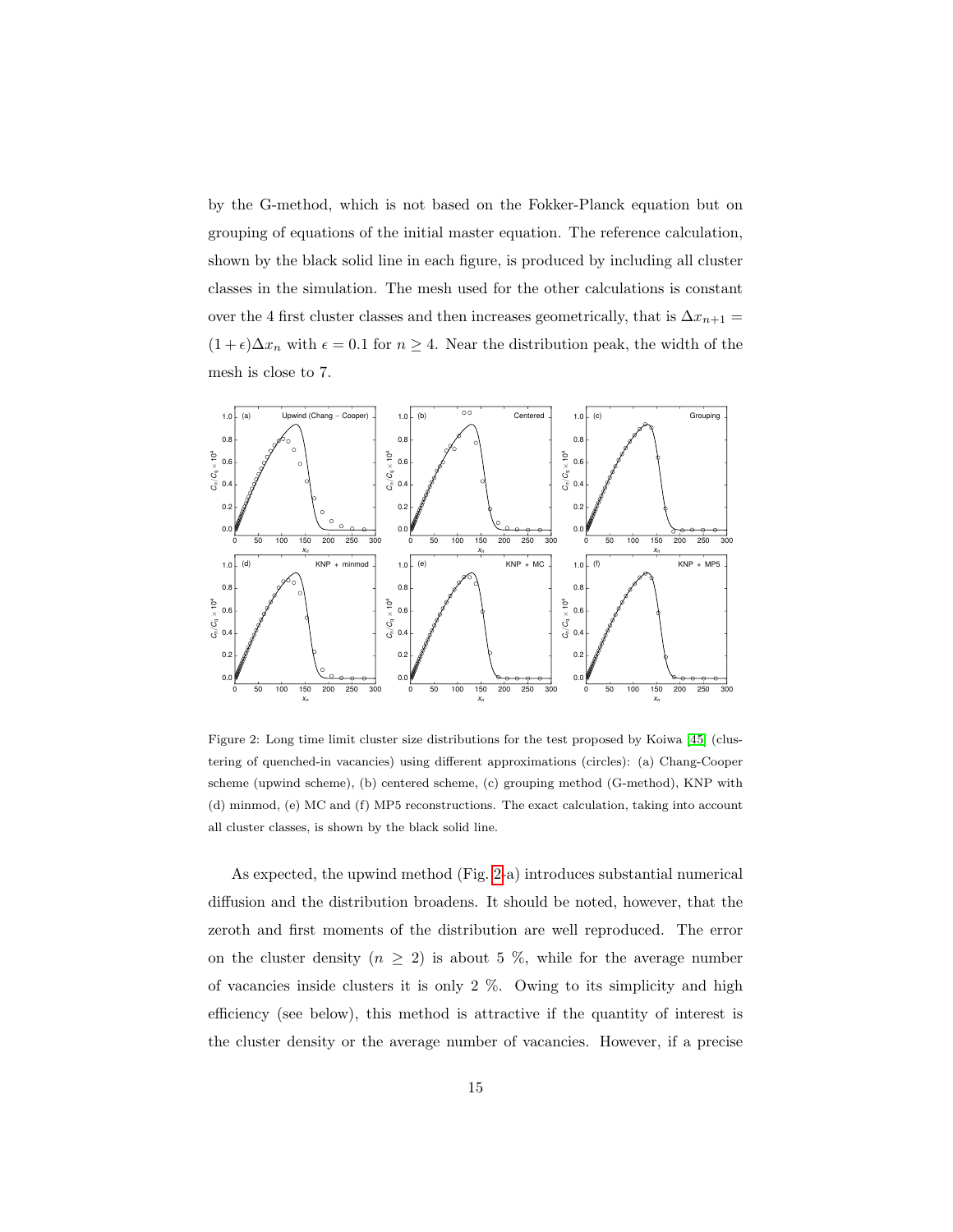description of the cluster distribution is needed, this scheme should be avoided. The centered scheme (Fig. [2-](#page-14-0)b) introduces spurious oscillations in the solution. It is therefore clearly inappropriate for this test, and more generally for all cases with strong advection terms. Significant improvement is obtained with the simple minmod reconstruction (Fig. [2-](#page-14-0)d): no oscillations appear and it produces less numerical diffusion than the upwind scheme. Numerical diffusion can be even more reduced by the use of MC reconstruction (Fig. [2-](#page-14-0)e), although near the peak one can still observe a small deviation with respect to the reference calculation. Among the reconstructions that were tested, MP5 clearly appears to be the best one; it perfectly reproduces the reference calculation (Fig. [2-](#page-14-0)f). Incidentally, this calculation also shows that the error due to the transformation of the master equation into a Fokker-Planck equation is completely negligible. Although the Fokker-Planck approximation is derived from a Taylor expansion of the master equation, which is strictly valid only for  $n \gg 1$ , we observe numerically that using this approximation for  $n$  as low as 5 does not introduce error in the solution. Concerning grouping methods, the G-method (Fig. [2-](#page-14-0)c) performs very well also, the only difference with the MP5 reconstruction being the presence of unphysical negative concentrations in the large cluster size tail of the distribution (value for  $x_n$  around 180 in Fig. [2-](#page-14-0)c). Such unphysical effects cannot appear with the MP5 reconstruction since the scheme is monotonicity preserving. We conclude from this test that the MP5 scheme is indeed very accurate.

The primary purpose of this work is to compare the accuracy of the discretization schemes. It is however instructive to compare the computation times required to perform the simulations with a given time solver. The wall-clock computation times on a single core processor are given in Tab. [2](#page-16-1) using CVODES package. To make the comparison sensible between the different schemes, the Jacobian matrix is evaluated by CVODES using finite differences and the standard dense linear solver included in the package is used. In all cases, the computation time is rather short to reach  $t = 2 \times 10^5$  s (less than 10 s), but it varies from one method to another. The shortest times are for the Chang-Cooper and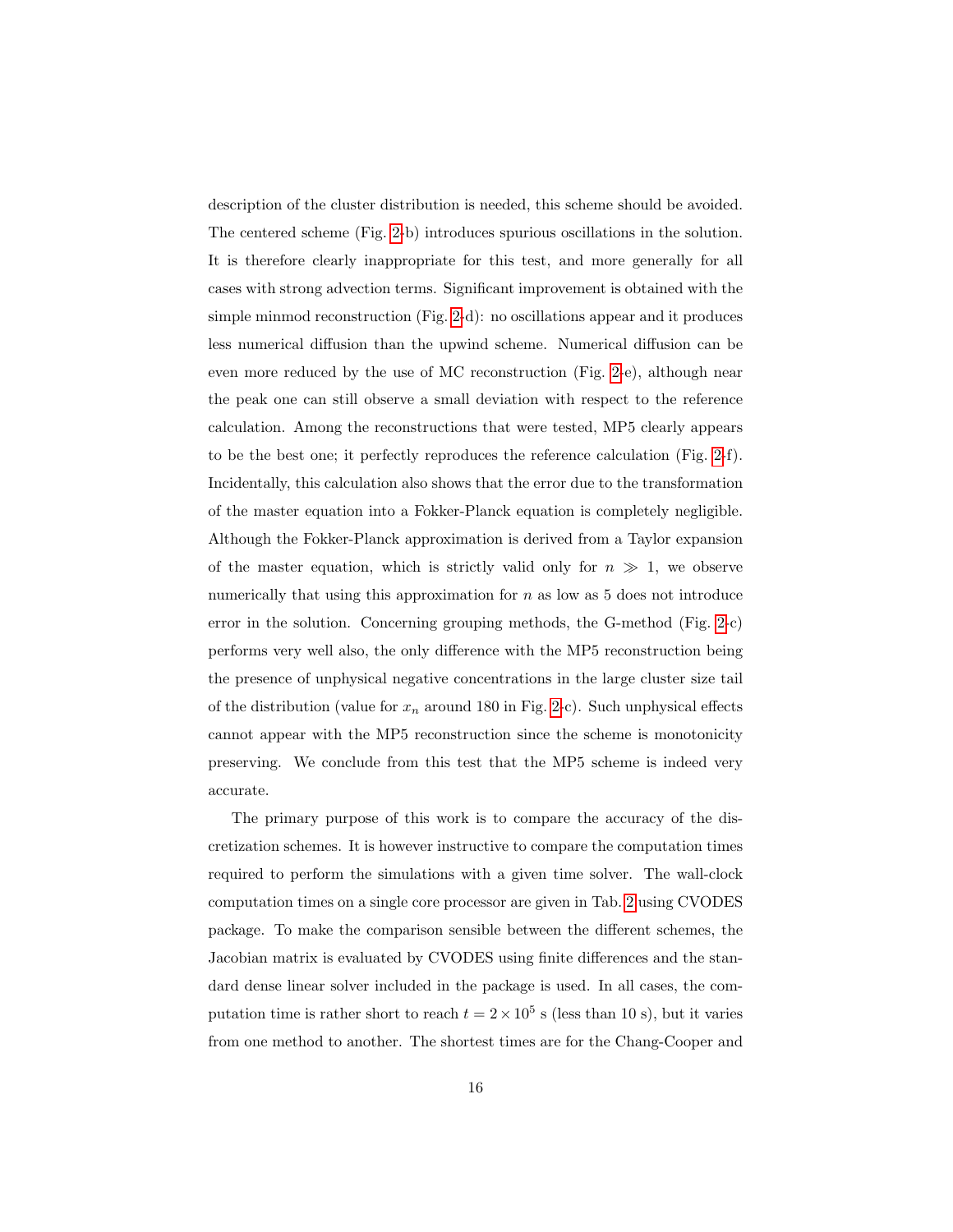centered schemes. It gradually increases with the complexity of limiters. For larger systems, linear algebra dominates the overall computation time and one can expect the efficiency of the grouping method to decrease, since it uses two equations per group, so approximately twice more equations than the Fokker-Planck based methods. A systematic study of the efficiency is however difficult to perform, since a time solver can be more or less adapted to a spatial discretization. For example, implicit methods as implemented in CVODES are probably not optimal when limiters are used, due to the frequent switches in the discretization stencils. Implicit-explicit methods, treating advective fluxes in the explicit part, may be more efficient. We emphasize however that even with CVODES, the computation time is reasonable with the MP5 scheme. If a large number of calculations are required, as for parameter fitting, it may be advantageous to use Chang-Cooper scheme or minmod limiter to get rough solutions, and then refine the final solution with the MP5 scheme.

| Scheme         | Computation time (s) |
|----------------|----------------------|
| Chang-Cooper   | 1.3                  |
| Centered       | 1.3                  |
| Grouping       | 3.0                  |
| $KNP + minmod$ | 2.8                  |
| $KNP + MC$     | 4.2                  |
| $KNP + MP5$    | 9.1                  |

<span id="page-16-1"></span>Table 2: Wall-clock computation times to reach  $t = 2 \times 10^5$  s with various numerical schemes, for the test proposed by Koiwa [\[45\]](#page-28-9). Time integration is performed on a 2.80 GHz processor using CVODES, with finite difference calculation of the Jacobian matrix and the dense linear solver included in the package.

## <span id="page-16-0"></span>4.2. Loop coarsening

Loop coarsening by Ostwald ripening was studied theoretically by Burton and Speight [\[44\]](#page-28-8) and Kirchner [\[43\]](#page-28-7) (a model known as KBS). They found that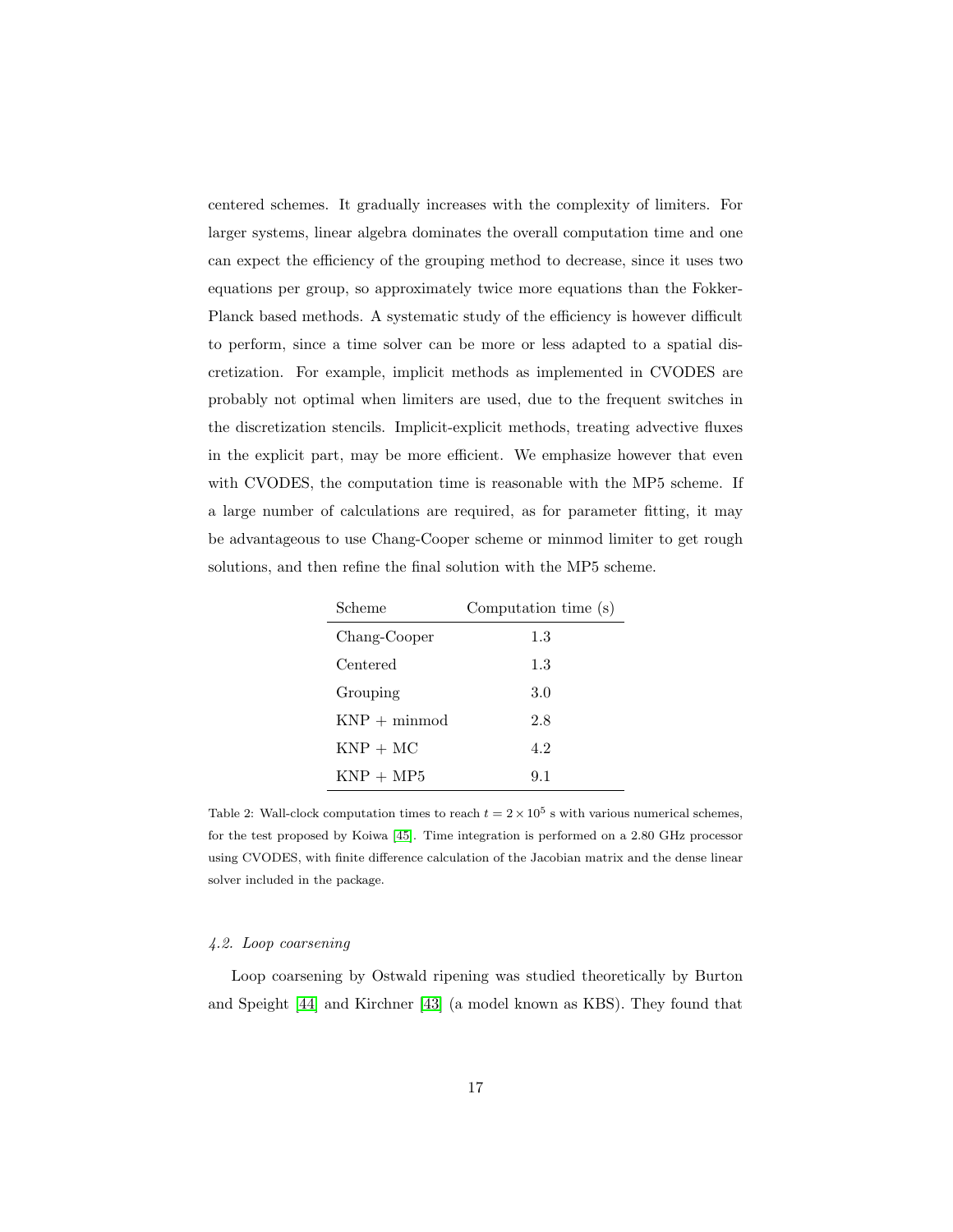the loop distribution in the coarsening regime obeys the following law:

<span id="page-17-0"></span>
$$
C(\rho, t) = A \frac{\rho}{(2 - \rho)^4} \exp\left(-\frac{4}{2 - \rho}\right) \frac{1}{\langle r(t) \rangle^2},\tag{32}
$$

where  $\rho = r/\langle r(t) \rangle$ , r is the loop radius and  $\langle r(t) \rangle$  is the mean loop radius of the cluster distribution. The parameter  $A$  is a normalizing constant, which can be expressed, for example, as a function of the total concentration of defects inside the loops, which remains constant during the coarsening process. For a pure prismatic loop, the loop radius  $r$  is related to the number of particles  $x$  by  $\pi r^2 b = x V_{\text{at}}$ , where b is the Burgers vector.

To make the problem tractable, in addition to the classical hypotheses of the LSW theory for 3D particles [\[41,](#page-28-5) [42\]](#page-28-6), two main approximations are made in the KBS approach in order to obtain Eq. [\(32\)](#page-17-0):

1. The formation energy of unfaulted, circular loops is given by a simple line tension model:

<span id="page-17-2"></span><span id="page-17-1"></span>
$$
E^{\rm f}(r) = 2\pi r \mathcal{T},\tag{33}
$$

where  $\mathcal T$  is the line tension, which is considered constant. Another expression is given by Hirth and Lothe [\[46\]](#page-28-10) using isotropic elasticity, for an isolated pure prismatic loop:

$$
E^{f}(r) = 2\pi r \frac{\mu b^{2}}{4\pi (1-\nu)} \left[ \ln \left( \frac{4r}{r_{c}} \right) - 1 \right],
$$
 (34)

where  $\mu$  is the shear modulus,  $\nu$  is Poisson's ratio and  $r_c$  is a core cut-off radius. Since  $F_n^b = E_1^f + E_{n-1}^f - E_n^f$  with  $E_n^f = E^f(r_n)$  in Eq. [\(4\)](#page-4-1), the logarithmic dependency may affect the emission rates  $\alpha_n$  and therefore the shape of the loop distribution.

2. The diffusion flux of defects to a loop can be written as the flux to a spherical cluster of the same radius, which means that  $\beta_n$  is given by Eq. [\(3\)](#page-4-0) with  $\pi r_n^2 b = x_n V_{\rm at}$  (the loop is assumed to be pure prismatic). Therefore, the toroidal shape of the cluster is not taken into account. Seeger and Gösele [\[47\]](#page-28-11) have shown that, when the diffusion problem is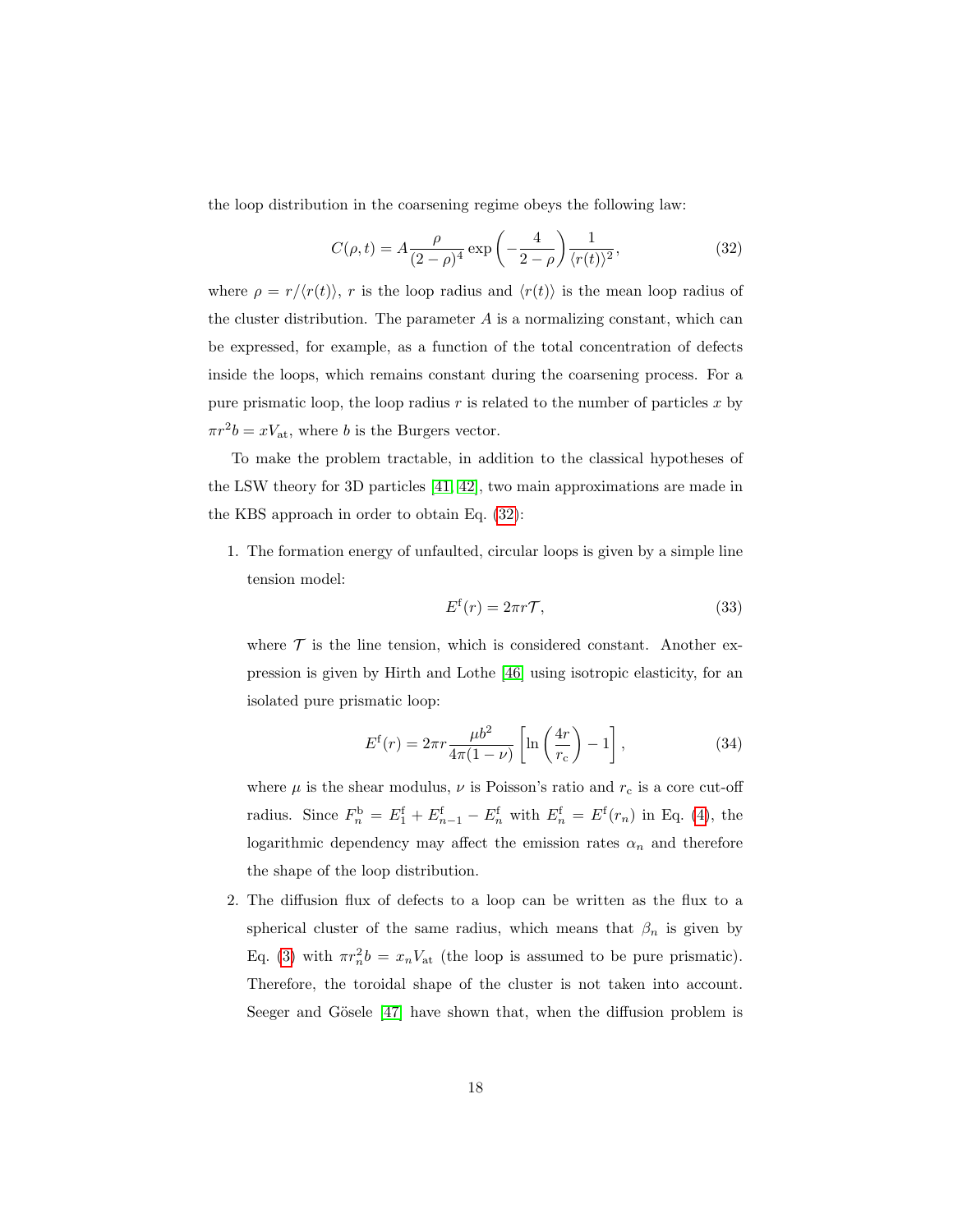solved in toroidal geometry, the absorption coefficient reads

<span id="page-18-0"></span>
$$
\beta_n = 2\pi r_n \frac{2\pi}{\ln\left(\frac{8r_n}{r_p}\right)} D_1,\tag{35}
$$

where  $r_p$  is a core cut-off radius. More accurate formulas take into account the drift-diffusion process due to the elastic interaction between the defect and the loop [\[48,](#page-28-12) [49\]](#page-28-13).

To test the validity of the formula [\(32\)](#page-17-0) given by the KBS theory and the sensitivity of cluster distributions to absorption rates  $\beta_n$  and to the energetics of loops, RECD calculations were performed with different approximations:

- (a) Spherical model for the absorption kinetics (Eq. [\(3\)](#page-4-0)), line tension model for the energetics of loops (Eq. [\(33\)](#page-17-1)), as for the KBS approach.
- (b) Spherical model for the absorption kinetics (Eq. [\(3\)](#page-4-0)), formula based on isotropic elasticity for the energetics of loops (Eq. [\(34\)](#page-17-2)).
- (c) Toroidal model for the absorption kinetics (Eq. [\(35\)](#page-18-0)), line tension model for the energetics of loops (Eq. [\(33\)](#page-17-1)).

The list of parameters corresponding to loops in aluminum is given in Tab. [3.](#page-19-0) In our calculations the line tension is given by  $\mathcal{T} = \kappa \mu b^2$ , where  $\kappa$  has been adjusted to give a continuous evolution for binding energies from di-vacancies, the value of which is imposed, to larger clusters, for which the line tension is used. Likewise, the value of the core cut-off radius  $r_c$  in Tab. [3](#page-19-0) ensures a smooth transition between di-vacancies and larger loops.

Initial distributions are only populated for the class  $n = 100$  ( $x_n \approx 391$ ) due to the geometric progression of the mesh), with a concentration equal to  $10^{23}$  m<sup>-3</sup>. This initial condition permits to determine the normalizing constant A in [\(32\)](#page-17-0). The use of a Fokker-Planck approach enables us to simulate cluster distributions with less than 1000 classes, whereas a simulation with all cluster classes would require approximately 16 million equations. The first 20 cluster classes are described by the master equation, then a geometric progression is used with  $\epsilon = 0.03$  for 100 classes and  $\epsilon$  is decreased to 0.01 for the remaining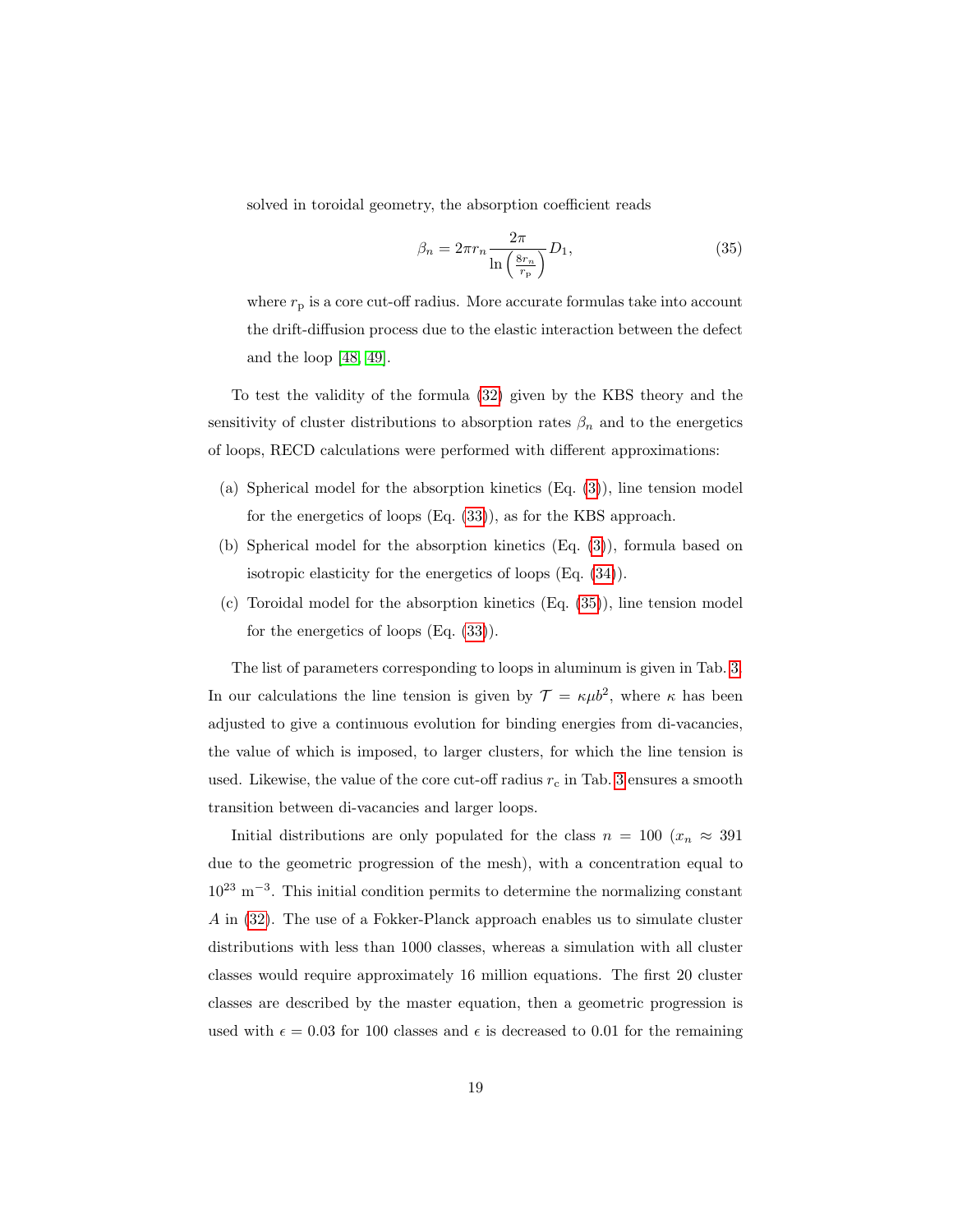| Symbol           | Description                                 | Value                   | Unit                              | Reference         |
|------------------|---------------------------------------------|-------------------------|-----------------------------------|-------------------|
| $V_{\rm at}$     | Atomic volume                               | $1.648 \times 10^{-29}$ | m <sup>3</sup>                    |                   |
| $\boldsymbol{b}$ | Burgers vector                              | 0.2857                  | nm                                |                   |
| $E_1^{\rm m}$    | Migration energy of vacancies               | 0.61                    | eV                                | [50]              |
| $D_{0,1}$        | Diffusion prefactor of vacancies            | $1.18 \times 10^{-5}$   | $\mathrm{m}^{2} \mathrm{~s}^{-1}$ | [51]              |
| T                | Temperature                                 | 600                     | Κ                                 |                   |
| $\mu$            | Shear modulus                               | 26.5                    | GPa                               | [51]              |
| $\nu$            | Poisson's ratio                             | 0.345                   |                                   | [51]              |
| $E_1^f$          | Formation energy of vacancies               | 0.67                    | eV                                | [50]              |
| $F_2^{\rm b}$    | Binding energy of two vacancies             | 0.2                     | eV                                | [50]              |
| $\kappa$         | Coefficient for the line tension            | 0.1                     |                                   |                   |
| $r_{\rm c}$      | Core cut-off radius for the elastic law     | 0.15                    | nm                                | $\left[51\right]$ |
| $r_{\rm p}$      | Core cut-off radius for the absorption rate | 0.5713                  | nm                                |                   |

<span id="page-19-0"></span>Table 3: Parameters used for the simulation of vacancy loop coarsening in aluminum.

classes. Calculations are performed with MP5 reconstruction up to a time at which the normalized distributions are stationary. It has been checked that it is the case for all parametrizations at  $t = 5$  s. In Fig. [3](#page-20-0) (a)–(c) we show the normalized cluster distributions  $\tilde{C}(\rho, t) = C(\rho, t)\langle r(t)\rangle^2/A$  obtained by RECD within the Fokker-Planck approach at  $t = 5$  s as well as the one predicted by the KBS theory.

With parametrization (a), which is based on the same approximations as KBS theory, a good agreement is obtained (Fig. [3-](#page-20-0)(a)). The profile given by RECD is slightly less peaked and broader than the theoretical profile. We have checked, by varying the mesh size, that numerical diffusion is negligible and cannot explain this small discrepancy. Most probably it comes from the probabilistic nature of the growth law in RECD, whereas in KBS it is purely deterministic. In RECD, growth occurs by successive absorptions of monomers but emissions can also occur, whereas in KBS theory any cluster of size larger than the critical radius will grow. Such an argument has been put forward to explain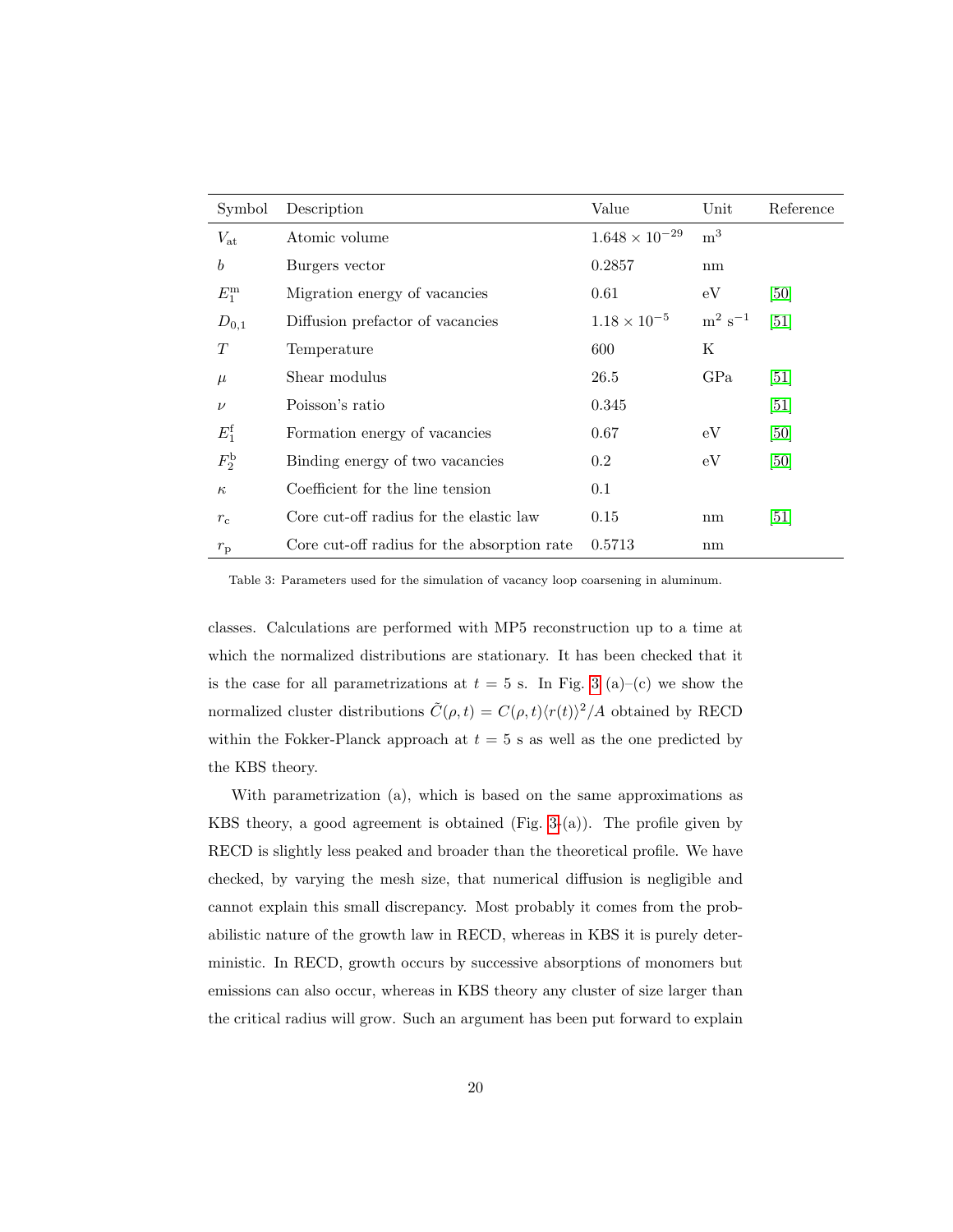

<span id="page-20-0"></span>Figure 3: Distributions obtained by RECD using various approximations (black line, see text) and given by the KBS theory (gray line).

the discrepancy between LSW theory and RECD calculations of the coarsening of 2D deposits [\[52\]](#page-28-16). Broader distributions were also obtained with RECD, but the difference was much more important between LSW and RECD than in the present case. Our results are also in line with the work by Senkov [\[53\]](#page-28-17), who pointed out the role of fluctuations to explain why experimental distributions are often broader than those predicted by LSW theory.

When Eq.  $(34)$  based on isotropic elasticity is used, results are almost identical to those obtained with the simple line tension model (Fig. [3-](#page-20-0)(b)). This result is compatible with dislocation dynamics simulations of the coarsening of loops [\[51\]](#page-28-15): the authors obtained distributions in good agreement with KBS theory, although no assumption on the energetics of loops as in Eqs. [\(33\)](#page-17-1) and [\(34\)](#page-17-2) is made in this type of simulations. These results can also be compared to experimental results in silicon. Some authors found that the loop distributions followed a KBS law [\[54\]](#page-29-0), while others found loop distributions with much longer tails [\[55\]](#page-29-1). They ascribed this discrepancy to the logarithmic term in Eq. [\(34\)](#page-17-2). Although our simulations are performed on a different material, they clearly do not support this interpretation.

Interestingly, a more significant difference appears between RECD results and KBS theory if the absorption coefficient takes into account the toroidal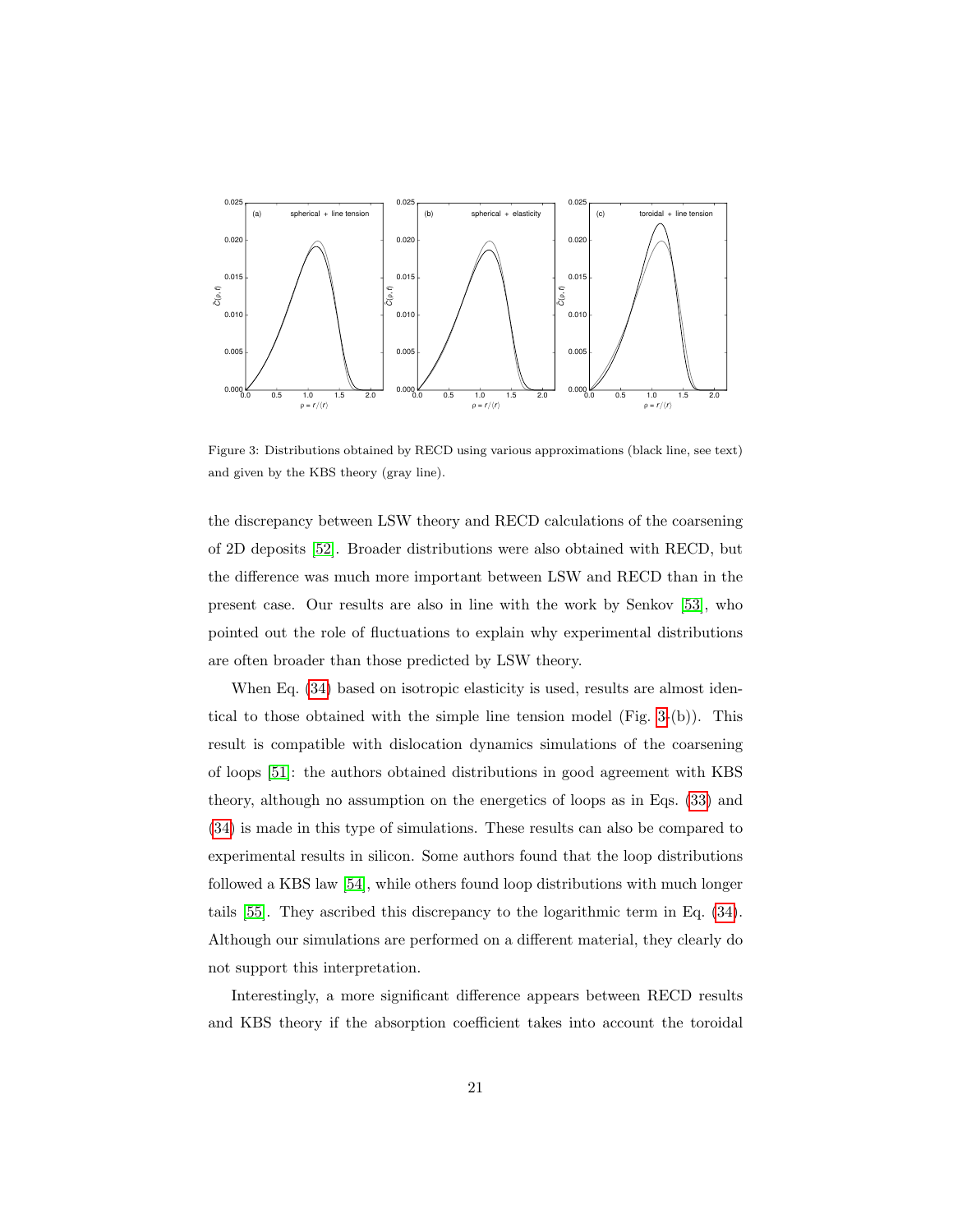geometry of the loop  $(Fig. 3-(c))$  $(Fig. 3-(c))$  $(Fig. 3-(c))$ . In this case, the distribution is sharper. This can be explained by the logarithmic term in Eq. [\(35\)](#page-18-0) which decreases the absorption rate for large clusters with respect to the spherical approximation, thereby lowering their growth rate.

It should be noted that the influence of other loops on the absorption flux due to overlapping diffusion fields and on the energetics of loops is not taken into account in these calculations. More complex models would be necessary to include these effects, see e.g.  $[56]$ , but this is beyond the scope of the present work. What we want to emphasize here is the importance of using a proper numerical scheme to obtain physical distributions which are not distorted by numerical diffusion, in order to compare the various physical models. Essentially, our conclusions would have been difficult, if not impossible to draw, with other numerical schemes.

#### <span id="page-21-0"></span>5. Conclusion

In this work we have introduced a numerical scheme to accurately and efficiently solve cluster dynamics equations. It is based on a coupling between the master equation (for small clusters) and the discretization of the Fokker-Planck equation (for large clusters). To avoid the distortion of cluster distributions in the region where the Fokker-Planck equation is used, special care must be taken. We have shown that high resolution methods must be used for the advection term. More specifically, the KNP scheme coupled with the MP5 reconstruction appears to be a very attractive method. On the cases that have been tested, the results obtained by MP5 reconstruction are in very good agreement with the reference solution even when using rather large mesh sizes. The so-obtained numerical method compares favourably with the grouping methods, since it uses twice less equations and prevents the appearance of negative concentrations. In addition, the use of the Fokker-Planck equation permits to clearly identify the drift and diffusion terms, which can be interesting for physical interpretation. The method can be easily generalized to simulations containing two species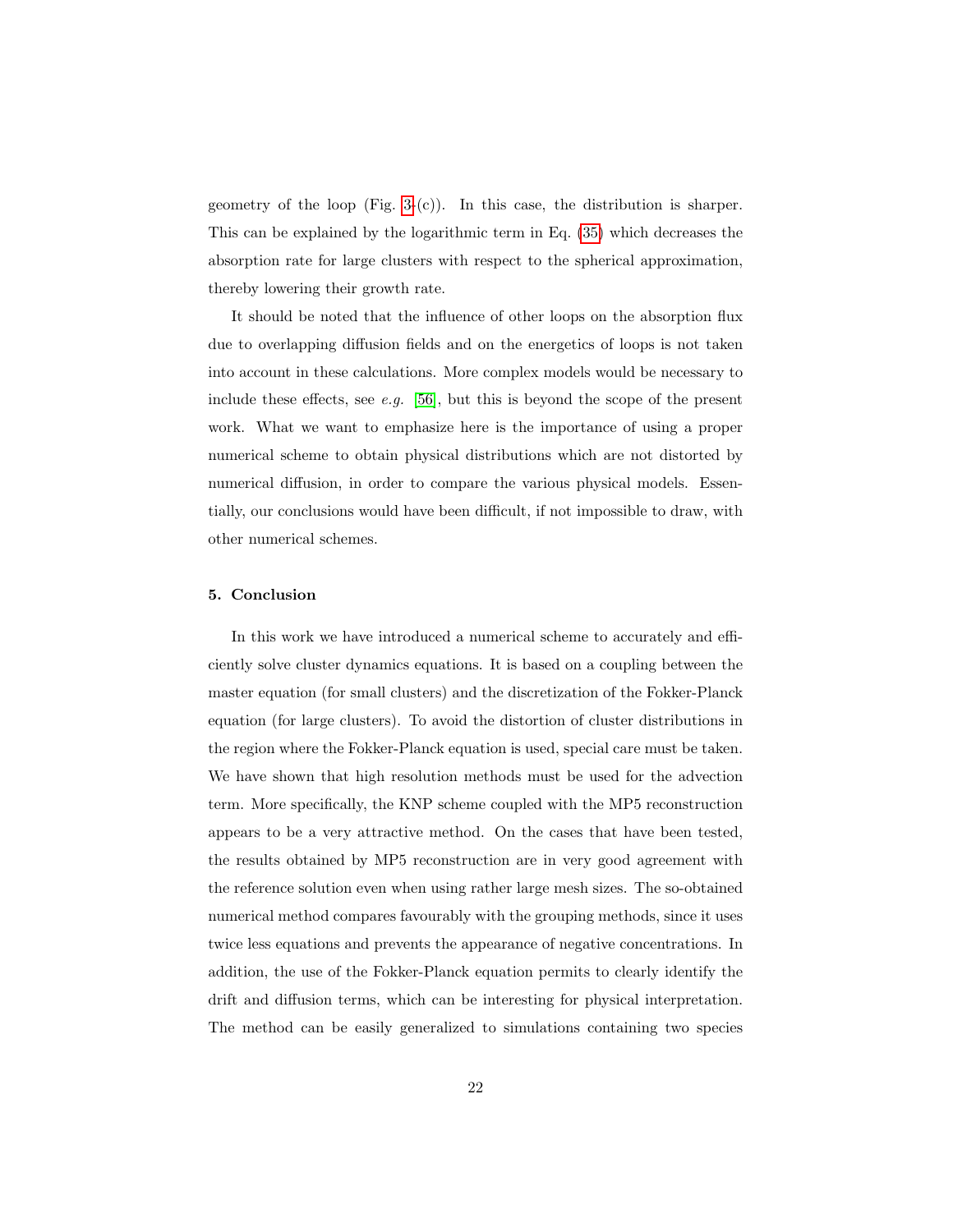by applying the algorithm along each dimension, except if cross-terms in the Fokker-Planck equation are present [\[11\]](#page-26-10). Such terms arise if clusters containing several species are mobile. For higher dimensions, stochastic methods are probably more appropriate due to the increase in the number of equations to solve [\[12,](#page-26-11) [13,](#page-26-12) [14\]](#page-26-13). It should also be noted that the method is not adapted if large clusters are mobile since it is based on a Taylor expansion, whereas grouping methods are applicable to this case [\[57\]](#page-29-3).

Using this method, we have simulated the loop coarsening in aluminum and compared our results to the KBS theory. When the same assumptions are taken for the absorption coefficients and energetics of loops, a good agreement is obtained. Cluster distributions are found to be only slightly broader in RECD calculations, which can be ascribed to the probabilistic nature of the growth law in RECD. Additional calculations show that normalized cluster distributions do not depend much on the energetics of loops, but that they are sensitive to the model used for the absorption coefficients.

## 6. Acknowledgments

This work was performed within the NEEDS project MathDef (Projet Blanc). We gratefully acknowledge the financial support of NEEDS. The CRESCENDO code, which was used for this study, is developed in collaboration with EDF R&D within the framework of I3P institute.

#### <span id="page-22-0"></span>Appendix A. MP5 reconstruction

We recall here briefly the MP5 reconstruction by Suresh and Huynh [\[39\]](#page-28-3), adapted to the case of non-uniform meshes. We assume that  $F(x)$  is positive at  $x_{n+1/2}$ , so in view of [\(20\)](#page-9-0) we need to determine  $C_{n+1/2}^-$ . The arguments can be easily adapted to the case  $F(x) < 0$ .

The method proceeds in two steps that are successively detailed in [Appendix](#page-23-0) [A.1](#page-23-0) and [Appendix A.2](#page-24-0) below: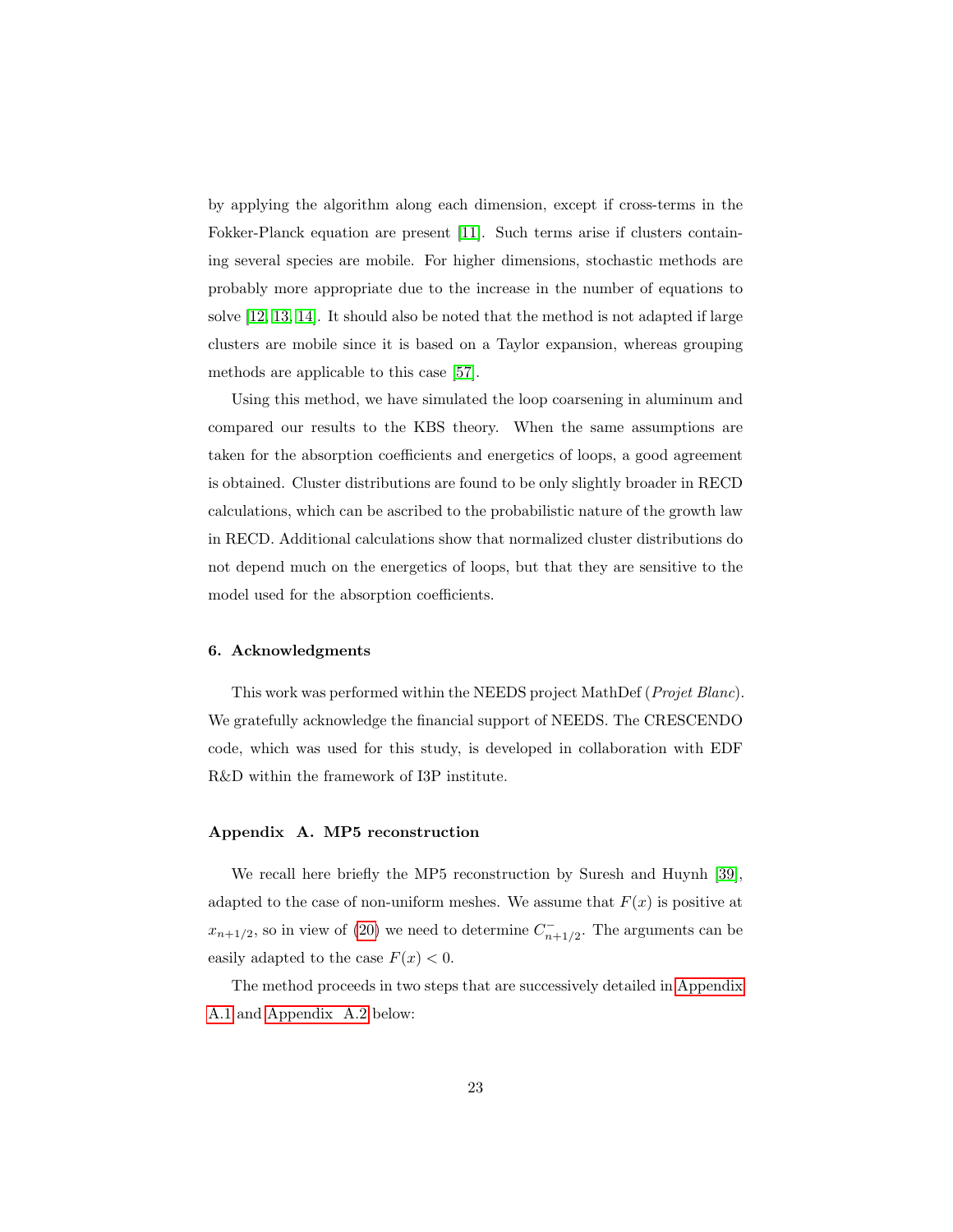- 1. A high order approximation of  $C_{n+1/2}^-$  is calculated, based on the values  $\{C_j\}_{j\in\mathbb{N}};$
- 2. The value of  $C_{n+1/2}^-$  is possibly changed (limiting process) to ensure that if the  $\{C_j\}_{j\in\mathbb{N}}$  are initially monotone, they remain monotone at the subsequent timestep. This amounts to imposing the value of  $C_{n+1/2}^-$  to lie inside some prescribed intervals which depend on the initial values of  $\{C_j\}_{j\in\mathbb{N}}$ . Limiting leads to a lower order reconstruction, but guarantees that no oscillations appear. Intervals can be set to impose TVD property, but it can lead to too much smearing near extrema. With MP5 reconstruction the intervals are enlarged near extrema, to keep as much as possible the initial high order approximation of  $C_{n+1/2}^-$ : although TVD property is lost in general, monotonicity is preserved and the accuracy is higher than with TVD schemes.

# <span id="page-23-0"></span>Appendix A.1. Original interface value

The value at the interface  $C_{n+1/2}^-$  is defined by  $C_{n+1/2}^- = \tilde{C}_n(x_{n+1/2})$ , where

$$
\tilde{C}_n(x) = \sum_{i=1}^{5} a_{i-1} (x - x_n)^{i-1}.
$$
\n(A.1)

Following Ref. [\[58\]](#page-29-4), the coefficients  $a_i$  are obtained by imposing that

$$
\frac{1}{\Delta x_{n+k}} \int_{I_{n+k}} \tilde{C}_n(x) dx = C_{n+k} \quad \text{for any } k \in [-2, 1, 0, 1, 2], \quad (A.2)
$$

where  $I_n$  is the interval corresponding to index n. For a uniform mesh, this leads to

$$
C_{n+1/2}^- = \frac{1}{60} \left( 2C_{n-2} - 13C_{n-1} + 47C_n + 27C_{n+1} - 3C_{n+2} \right). \tag{A.3}
$$

Higher order reconstructions may be used [\[39\]](#page-28-3), but in practice for cluster dynamics problems this reconstruction appears accurate enough. To determine  $C_{n+1/2}^-$  in the non-uniform case, a linear system must be solved at each interface point for the non-uniform scheme, which makes it more complicated to implement and less efficient than the uniform scheme. For meshes with low spatial variation as those considered in the present work, we have found that the two versions lead to nearly identical results.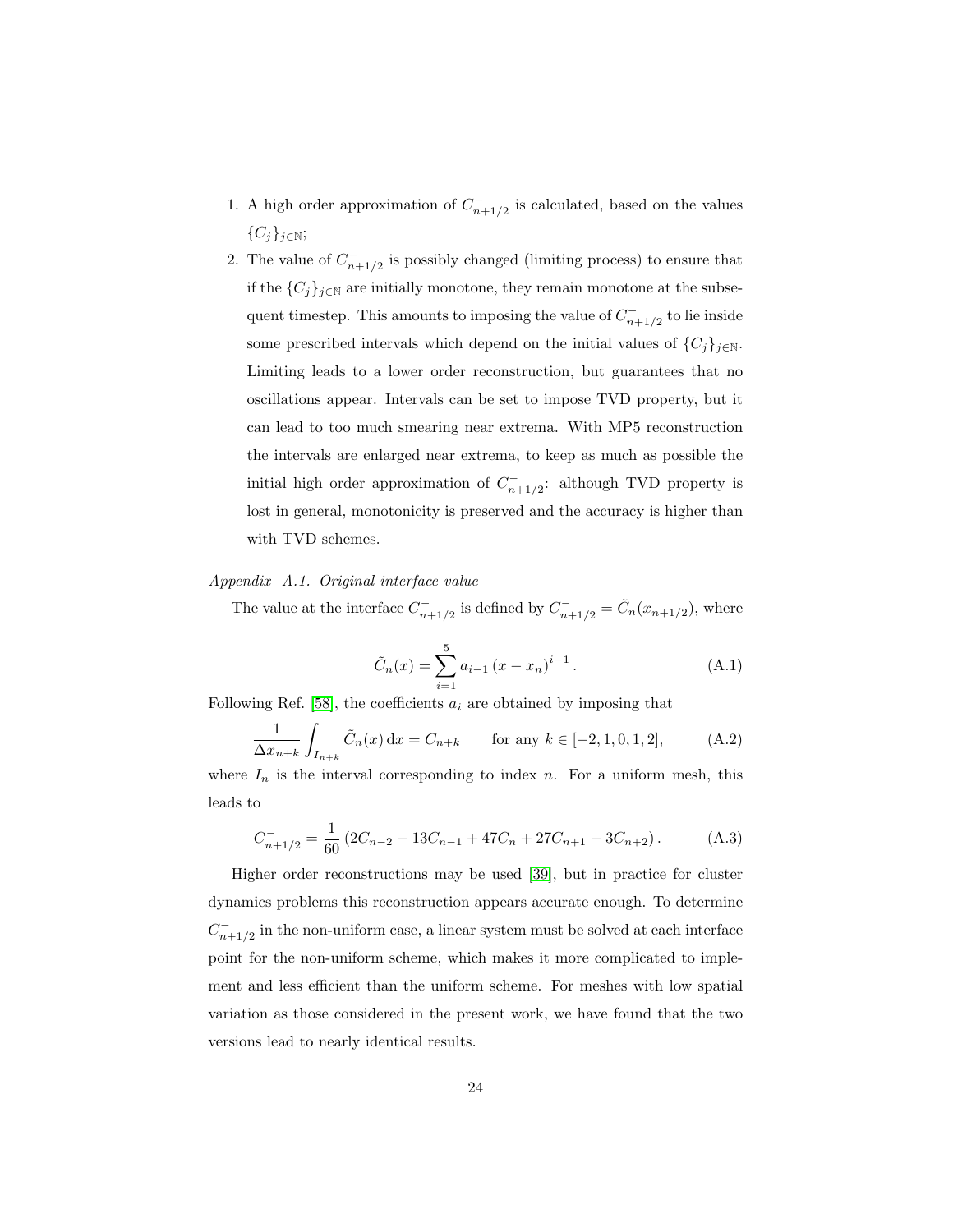# <span id="page-24-0"></span>Appendix A.2. Slope limiter

The following steps are performed to preserve the monotonicity of the solution:

• The following values are computed:

$$
C_n^{\text{UL}} = C_n + 2\gamma \frac{C_n - C_{n-1}}{\Delta x_n + \Delta x_{n-1}} \Delta x_n
$$
 (A.4)

$$
C_n^{\text{MP}} = C_n + \text{minmod} \left( C_{n+1} - C_n, C_n^{\text{UL}} - C_n \right), \tag{A.5}
$$

with  $\gamma \geq 2$ . We adopted  $\gamma = 4$ , in agreement with Ref. [\[39\]](#page-28-3).

- If  $(C_{n+1/2}^- C_n) (C_{n+1/2}^- C_n^{\text{MP}}) < 0$ , the value of  $C_{n+1/2}^-$  is left unchanged. Otherwise, we must perform the limiting process which is detailed in the next step.
- If limiting is necessary, the value  $C_{n+1/2}^-$  is changed to

$$
\text{minmod}\left(C_n^{\min} - C_{n+1/2}^-, C_n^{\max} - C_{n+1/2}^-\right),\right)
$$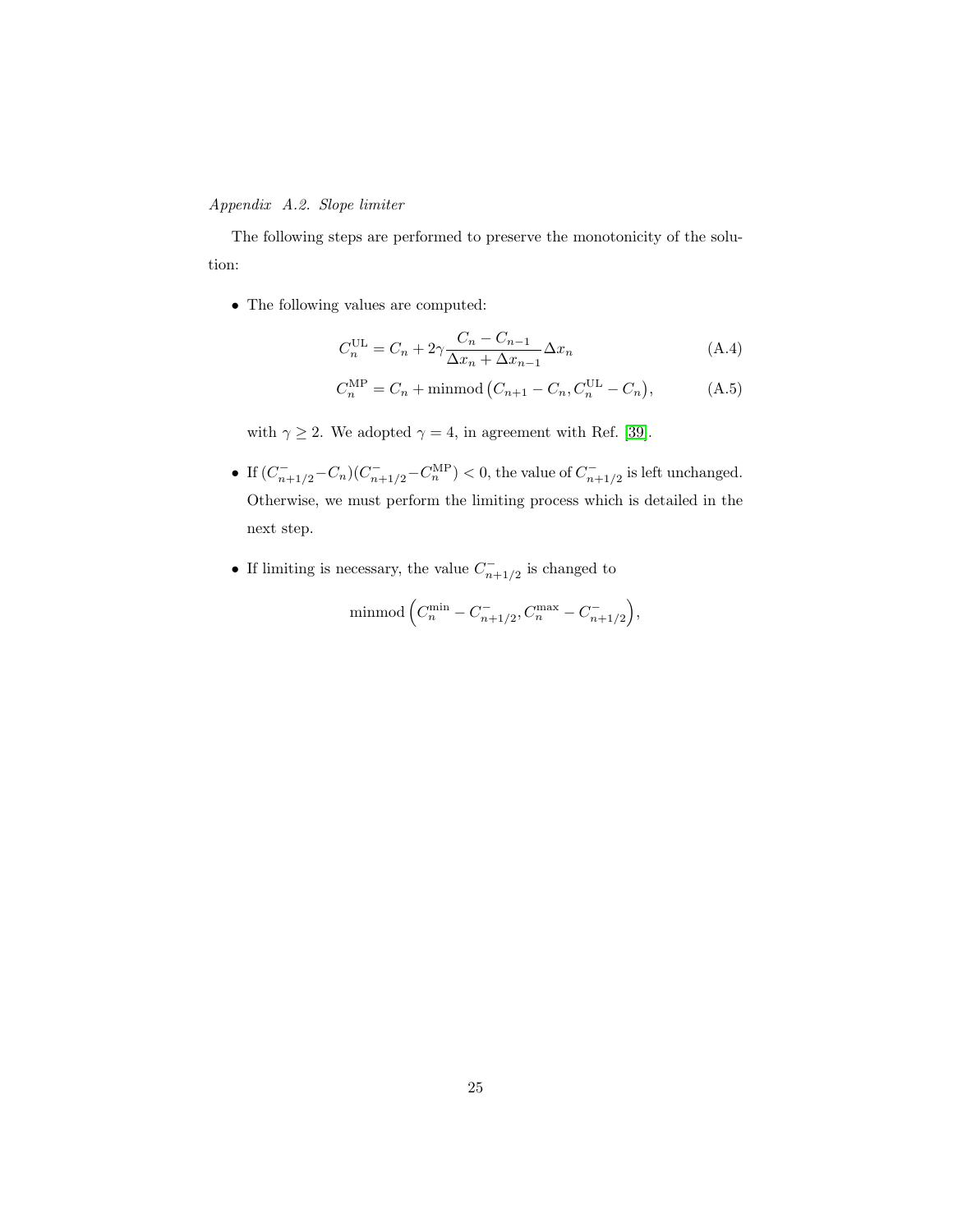with:

$$
C_n^{\min} = \max\left[\min\left(C_n, C_{n+1}, C^{\text{MD}}\right), \min\left(C_n, C_n^{\text{UL}}, C_n^{\text{LC}}\right)\right]
$$
(A.6)

$$
C_n^{\max} = \min\left[\max\left(C_n, C_{n+1}, C^{\text{MD}}\right), \max\left(C_n, C_n^{\text{UL}}, C_n^{\text{LC}}\right)\right]
$$
(A.7)

$$
C_n^{\text{LC}} = C_n + 2 \frac{C_n - C_{n-1}}{\Delta x_n + \Delta x_{n-1}} \frac{\Delta x_n}{2} + \frac{1}{6} \zeta_n \text{ minmod} \left( \delta_{n-1}, \delta_n \right) \Delta x_n \left( \Delta x_n + \Delta x_{n-1} \right).
$$

<span id="page-25-0"></span>
$$
(\mathrm{A.8})
$$

$$
C_n^{\text{MD}} = C_n^{\text{AV}} + \text{minmod} \left( C_n^{\text{FL}} - C_n^{\text{AV}}, C_n^{\text{FR}} - C_n^{\text{AV}} \right). \tag{A.9}
$$

$$
C_n^{\text{FL}} = C_n + \frac{C_n - C_{n-1}}{\Delta x_n + \Delta x_{n-1}} \Delta x_n
$$
\n(A.10)

$$
C_n^{\text{FR}} = C_{n+1} + \frac{C_{n+1} - C_{n+2}}{\Delta x_{n+1} + \Delta x_{n+2}} \Delta x_{n+1}
$$
\n(A.11)

$$
C_n^{\text{AV}} = \frac{C_n \Delta x_{n+1} + C_{n+1} \Delta x_n}{\Delta x_{n+1} + \Delta x_n} \tag{A.12}
$$

$$
\zeta_n \le \zeta_n^{\max} \tag{A.13}
$$

$$
\zeta_n^{\max} = (2\gamma - 1)\frac{3}{4} \frac{\Delta x_n + \Delta x_{n-2} + 2\Delta x_{n-1}}{\Delta x_n + \Delta x_{n-1}}
$$
\n(A.14)

$$
\delta_{n-1/2}^{\text{MM}} = \text{minmod} \ (\delta_{n-1}, \delta_n)
$$
\n
$$
\delta_n = \frac{8d_n}{(\Delta x_{n+1} + \Delta x_{n-1} + 2\Delta x_n)(\Delta x_n + \Delta x_{n+1})(\Delta x_n + \Delta x_{n-1})}
$$
\n(A.16)

$$
d_n = C_{n-1}(\Delta x_{n+1} + \Delta x_n) + C_{n+1}(\Delta x_n + \Delta x_{n-1}) - C_n(\Delta x_{n+1} + \Delta x_{n-1} + 2\Delta x_n).
$$
\n(A.17)

For a uniform mesh and  $\gamma = 2$ , inequality [\(A.13\)](#page-25-0) leads to  $\zeta_n \leq 9/2$ , which is in line with the choice  $\zeta_n=4$  in Ref. [\[39\]](#page-28-3) (we recall that we have set  $\gamma=4$ in this work). Reducing  $\zeta_n$  activates limiting more often, thereby increasing stability at the cost of accuracy.

Finally, the following timestep restriction is necessary to ensure that the scheme is monotonicity preserving with an explicit Euler integration:

$$
\Delta t \le \min_{n} \left( \frac{1}{F_n} \frac{\Delta x_n}{1 + \frac{2\gamma \Delta x_n}{\Delta x_n + \Delta x_{n-1}}} \right) \tag{A.18}
$$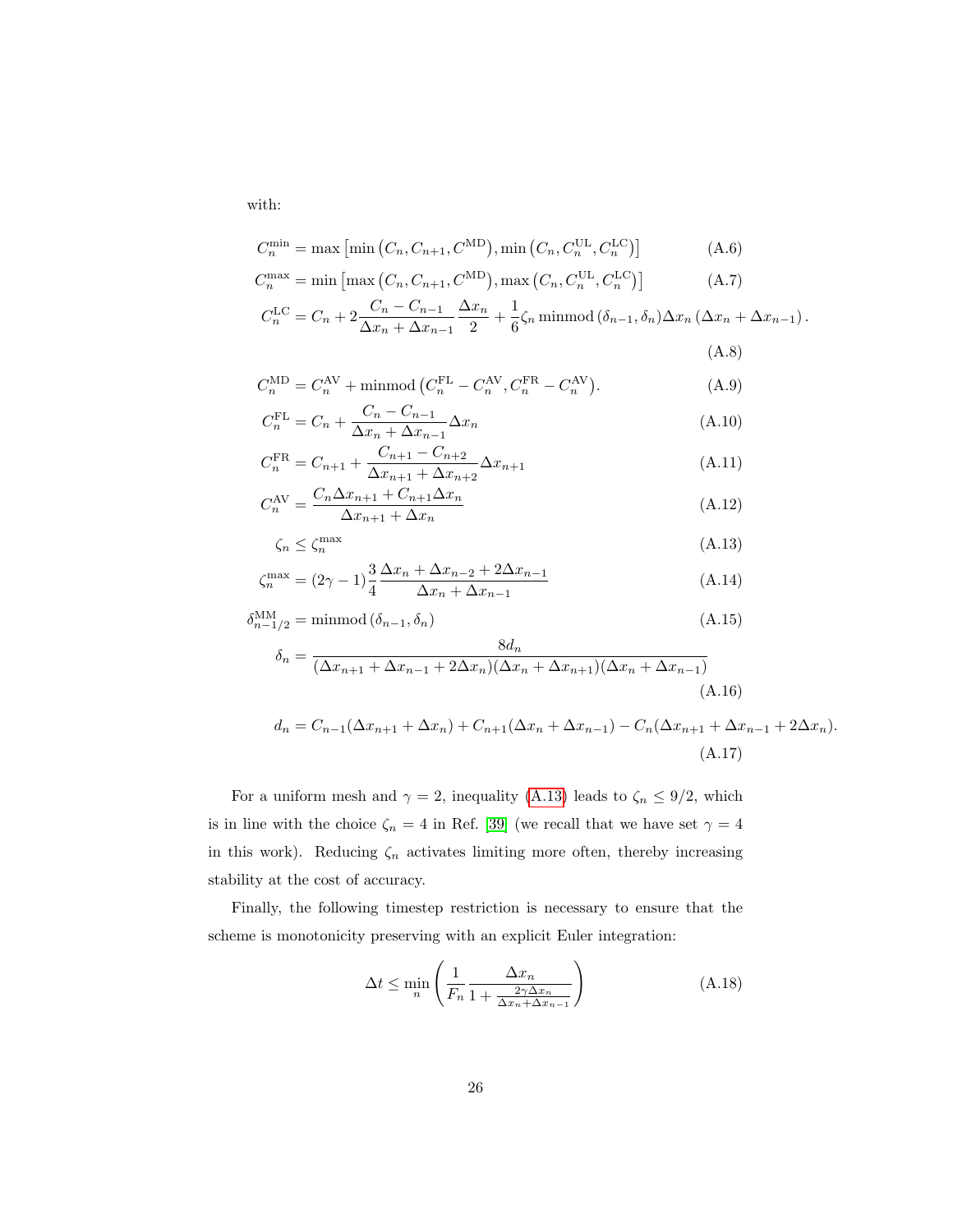## References

- <span id="page-26-0"></span>[1] J. S. Langer, A. J. Schwartz, Phys. Rev. A 21 (1980) 948.
- <span id="page-26-1"></span>[2] P. Maugis, M. Gouné, Acta Mater. 53 (2005) 3359.
- <span id="page-26-2"></span>[3] F. Soisson, C.-C. Fu, Phys. Rev. B 76 (2007) 214102.
- <span id="page-26-3"></span>[4] C. Domain, C. S. Becquart, L. Malerba, J. Nucl. Mater. 335 (2004) 121.
- <span id="page-26-4"></span>[5] T. Jourdan, J.-L. Bocquet, F. Soisson, Acta Mater. 58 (2010) 3295.
- <span id="page-26-5"></span>[6] C. J. Ortiz, M. J. Caturla, Phys Rev B 75 (2007) 184101.
- <span id="page-26-6"></span>[7] E. Clouet, in: D. U. Furrer, S. L. Semiatin (Eds.), Fundamentals of Modeling for Metals Processing, volume 22A of ASM Handbook, ASM International, 2009, p. 203.
- <span id="page-26-7"></span>[8] T. Jourdan, F. Soisson, E. Clouet, A. Barbu, Acta Mater. 58 (2010) 3400.
- <span id="page-26-8"></span>[9] T. Jourdan, J.-P. Crocombette, Phys. Rev. B 86 (2012) 054113.
- <span id="page-26-9"></span>[10] E. Hairer, G. Wanner, Solving Ordinary Differential Equations II: Stiff and Differential-Algebraic Problems, Springer, 1996.
- <span id="page-26-10"></span>[11] T. Jourdan, G. Bencteux, G. Adjanor, J. Nucl. Mater. 444 (2014) 298.
- <span id="page-26-11"></span>[12] J. Marian, V. V. Bulatov, J. Nucl. Mater. 415 (2011) 84.
- <span id="page-26-12"></span>[13] M. Gherardi, T. Jourdan, S. Le Bourdiec, G. Bencteux, Comput. Phys. Commun. 183 (2012) 1966.
- <span id="page-26-13"></span>[14] A. Y. Dunn, L. Capolungo, Comp. Mater. Sci. 102 (2015) 314.
- <span id="page-26-14"></span>[15] M. Kiritani, J. Phys. Soc. Jpn 35 (1973) 95.
- <span id="page-26-15"></span>[16] S. I. Golubov, A. M. Ovcharenko, A. V. Barashev, B. N. Singh, Philos. Mag. A 81 (2001) 643.
- <span id="page-26-16"></span>[17] A. Ovcharenko, S. Golubov, C. Woo, H. Huang, Comput. Phys. Commun. 152 (2003) 208 – 226.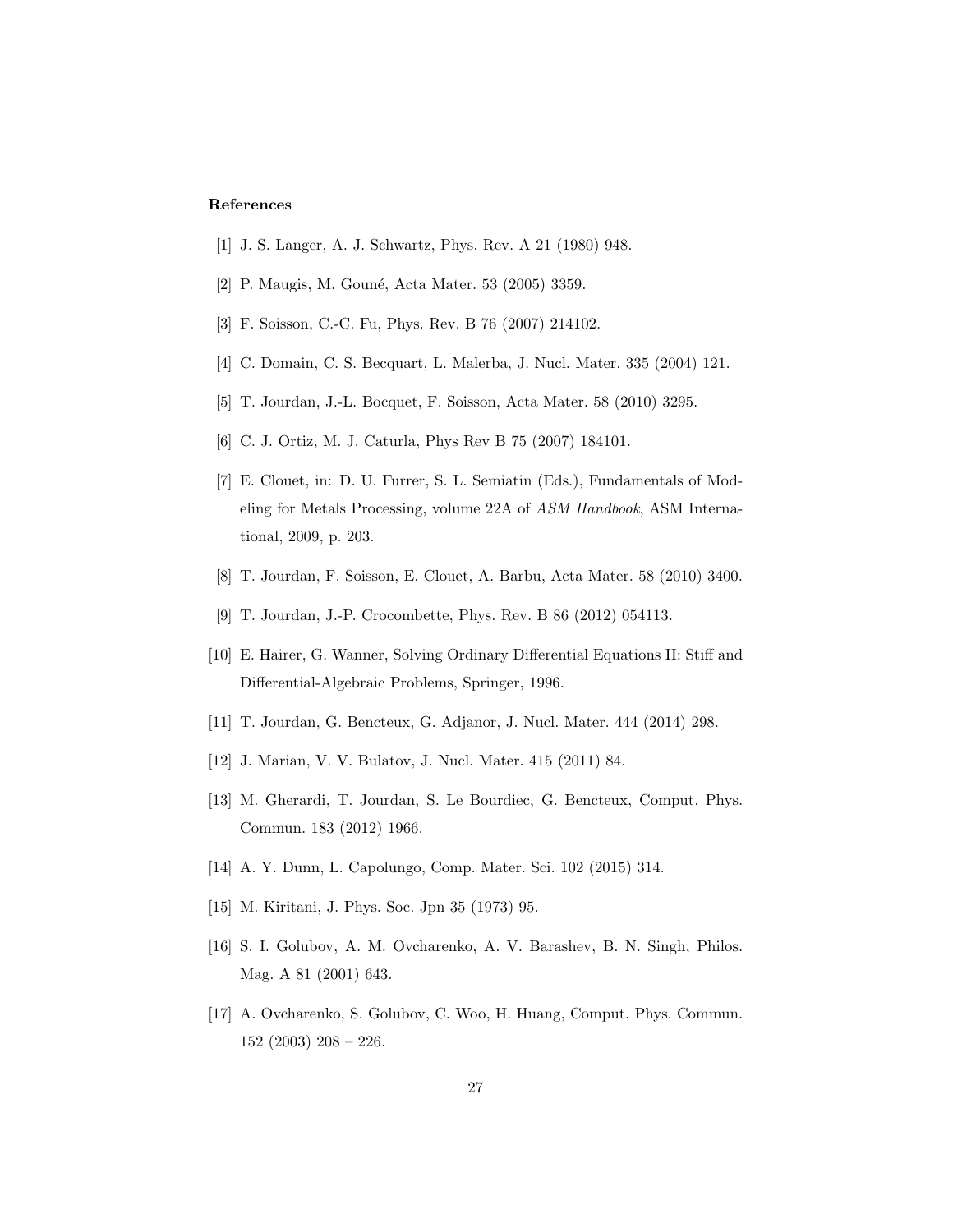- <span id="page-27-0"></span>[18] S. I. Golubov, A. V. Barashev, R. E. Stoller, in: R. J. Konings (Ed.), Comprehensive Nuclear Materials, Elsevier, Oxford, 2012, pp. 357 – 391.
- <span id="page-27-1"></span>[19] T. R. Waite, Phys. Rev. 107 (1957) 463.
- <span id="page-27-2"></span>[20] K. Russel, Acta Metallurgica 19 (1971) 753.
- <span id="page-27-3"></span>[21] F. C. Goodrich, Proceedings of the Royal Society of London. Series A, mathematical and physical science 277 (1964) 167.
- <span id="page-27-4"></span>[22] P. Terrier, M. Athènes, T. Jourdan, G. Adjanor, G. Stoltz, in preparation.
- <span id="page-27-5"></span>[23] S. Sharafat, N. Ghoniem, Radiat. Eff. Defects Solids 113 (1990) 331.
- <span id="page-27-6"></span>[24] N. Ghoniem, S. Sharafat, J. Nucl. Mater. 92 (1980) 121.
- <span id="page-27-7"></span>[25] N. Ghoniem, Radiat. Eff. Defects Solids 148 (1999) 269.
- <span id="page-27-8"></span>[26] A. A. Turkin, A. S. Bakai, J. Nucl. Mater. 358 (2006) 10.
- <span id="page-27-9"></span>[27] A. A. Turkin, A. S. Bakai, Probl. At. Sci. Tech. 3 (2007) 394.
- <span id="page-27-10"></span>[28] C. A. J. Fletcher, Computational Techniques for Fluid Dynamics 1: Fundamental and General Techniques, Springer-Verlag, Berlin, 1991.
- <span id="page-27-11"></span>[29] G. Ozkan, P. Ortoleva, J. Chem. Phys. 112 (2000) 10510.
- <span id="page-27-12"></span>[30] J. Chang, G. Cooper, J. Comput. Phys. 6 (1970) 1.
- <span id="page-27-13"></span>[31] J. Y. Rempel, M. G. Bawendi, K. F. Jensen, J. Am. Chem. Soc. 131 (2009) 4479.
- <span id="page-27-14"></span>[32] R. A. Johnson, J. Nucl. Mater. 75 (1978) 77.
- <span id="page-27-15"></span>[33] A. C. Hindmarsh, P. N. Brown, K. E. Grant, S. L. Lee, R. Serban, D. E. Shumaker, C. S. Woodward, ACM Trans. Math. Softw. 31 (2005) 363–396.
- <span id="page-27-16"></span>[34] E. Hairer, G. Wanner, J. Comput. Appl. Math. 111 (1999) 93.
- <span id="page-27-17"></span>[35] R. J. Leveque, Finite-Volume Methods for Hyperbolic Problems, 2004.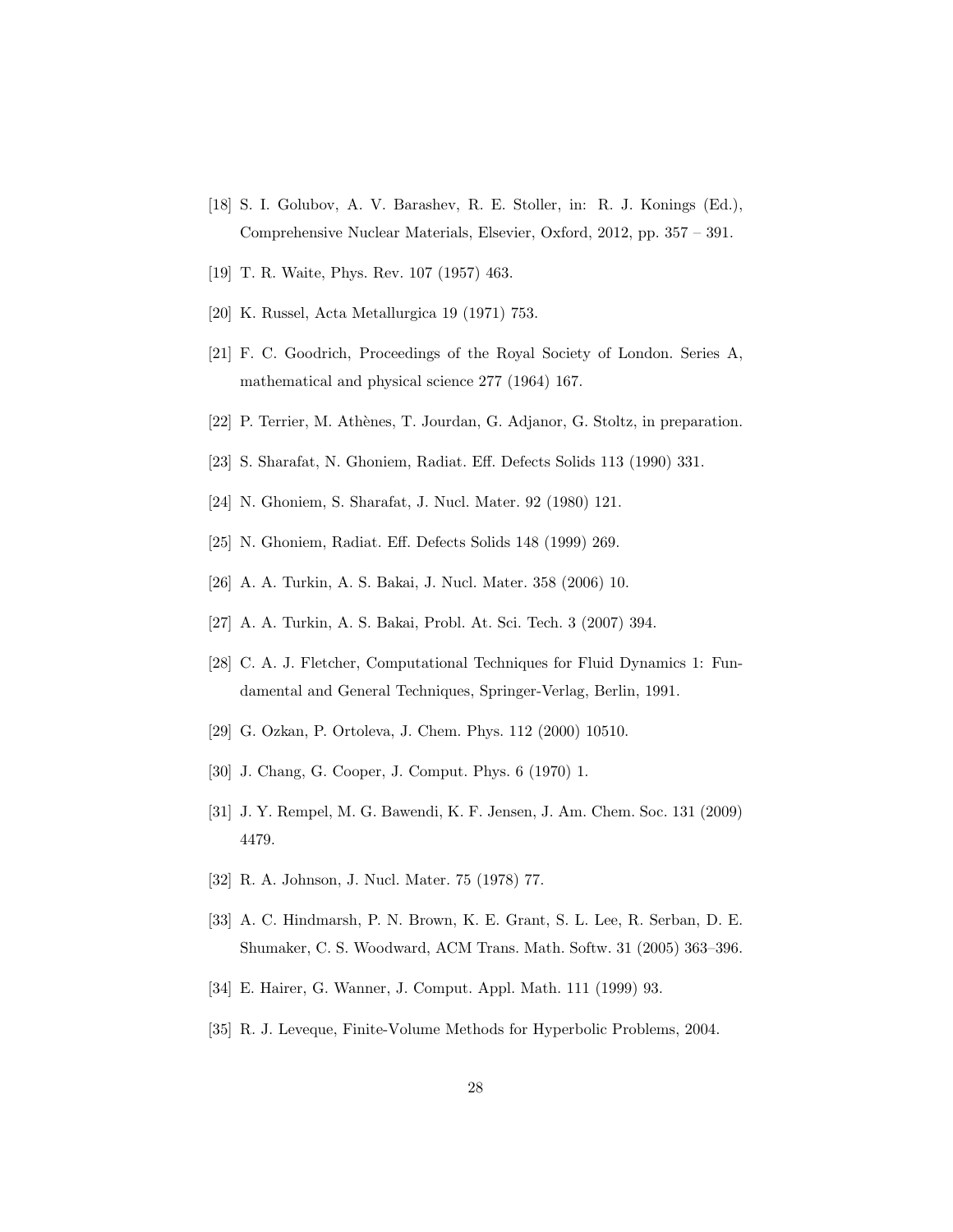- <span id="page-28-0"></span>[36] A. D. Brailsford, R. Bullough, M. R. Hayns, J. Nucl. Mater. 60 (1976) 246–256.
- <span id="page-28-1"></span>[37] A. Kurganov, S. Noelle, G. Petrova, SIAM J. Sci. Comput. 23 (2001) 707– 740.
- <span id="page-28-2"></span>[38] A. Kurganov, E. Tadmor, J. Comput. Phys. 160 (2000) 241.
- <span id="page-28-3"></span>[39] A. Suresh, H. T. Huynh, J. Comput. Phys. 136 (1997) 83–99.
- <span id="page-28-4"></span>[40] A. J. Ardell, in: G. W. Lorimer (Ed.), Phase transformations '87.
- <span id="page-28-5"></span>[41] I. M. Lifshitz, V. V. Slyozov, J. Phys. Chem. Solids 19 (1961) 35.
- <span id="page-28-6"></span>[42] C. Wagner, Z. Elektrochem. 65 (1961) 581.
- <span id="page-28-7"></span>[43] H. O. K. Kirchner, Acta Metall. 21 (1973) 85.
- <span id="page-28-8"></span>[44] B. Burton, M. V. Speight, Philos. Mag. A 53 (1986) 385.
- <span id="page-28-9"></span>[45] M. Koiwa, J. Phys. Soc. Jpn 37 (1974) 1532.
- <span id="page-28-10"></span>[46] J. P. Hirth, J. Lothe, Theory of dislocations, McGraw-Hill, 1968.
- <span id="page-28-11"></span>[47] A. Seeger, U. Gösele, Phys. Lett. A 61 (1977) 423.
- <span id="page-28-12"></span>[48] V. I. Dubinko, A. S. Abysov, A. A. Turkin, J. Nucl. Mater. 336 (2005) 11.
- <span id="page-28-13"></span>[49] T. Jourdan, J. Nucl. Mater. 467 (2015) 286.
- <span id="page-28-14"></span>[50] P. Ehrhart, P. Jung, H. Schultz, H. Ullmaier, Landolt–Börnstein, Numerical Data and Functional Relationships in Science and Technology, Atomic Defects In Metals, Springer, 1991.
- <span id="page-28-15"></span>[51] B. Bakó, E. Clouet, L. M. Dupuy, M. Blétry, Philos. Mag. 91 (2011) 3173.
- <span id="page-28-16"></span>[52] F. Berthier, E. Maras, I. Braems, B. Legrand, Solid State Phenom. 172-174 (2011) 664.
- <span id="page-28-17"></span>[53] O. N. Senkov, Scr. Mater. 59 (2008) 171.